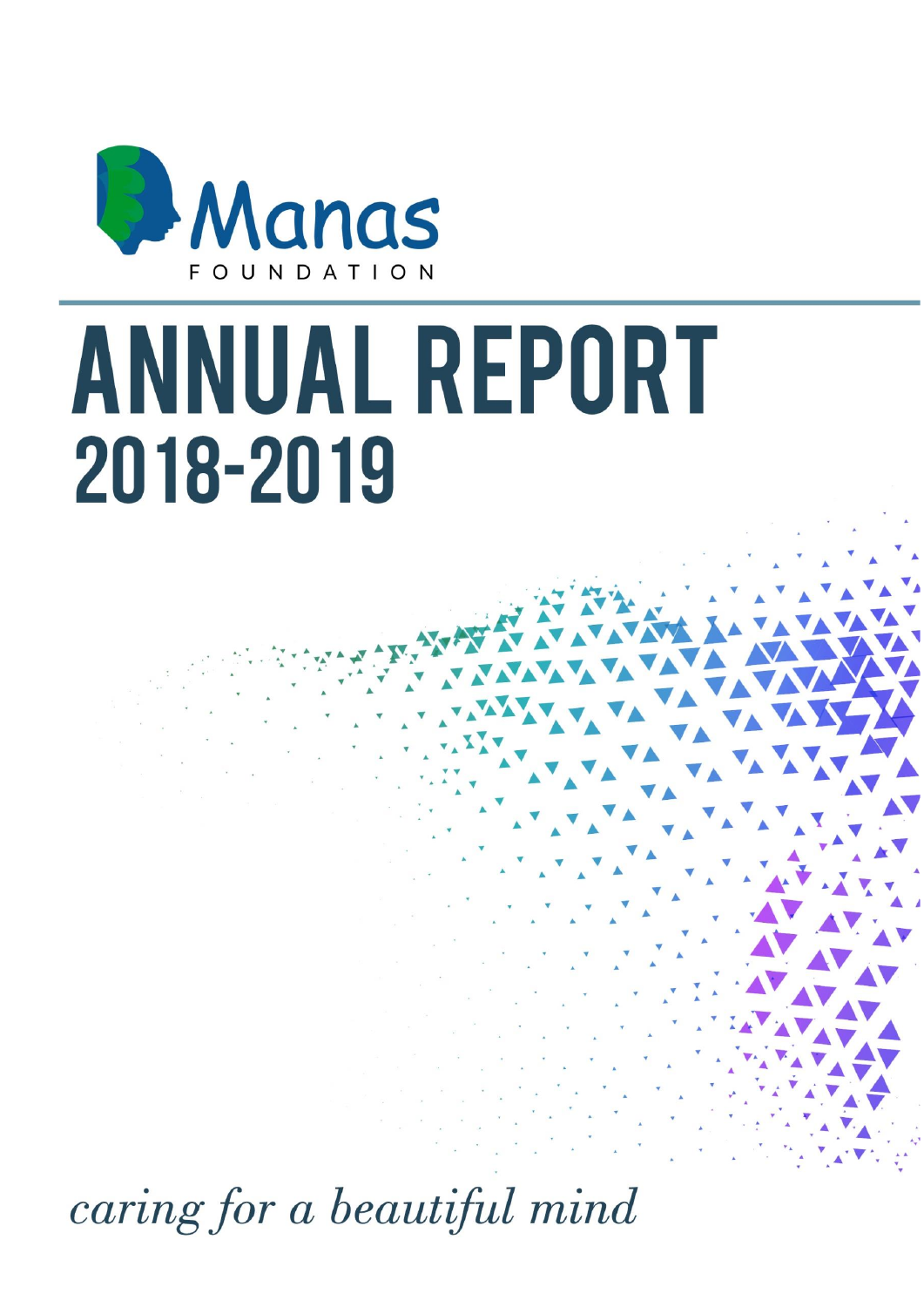

## **CONTENTS**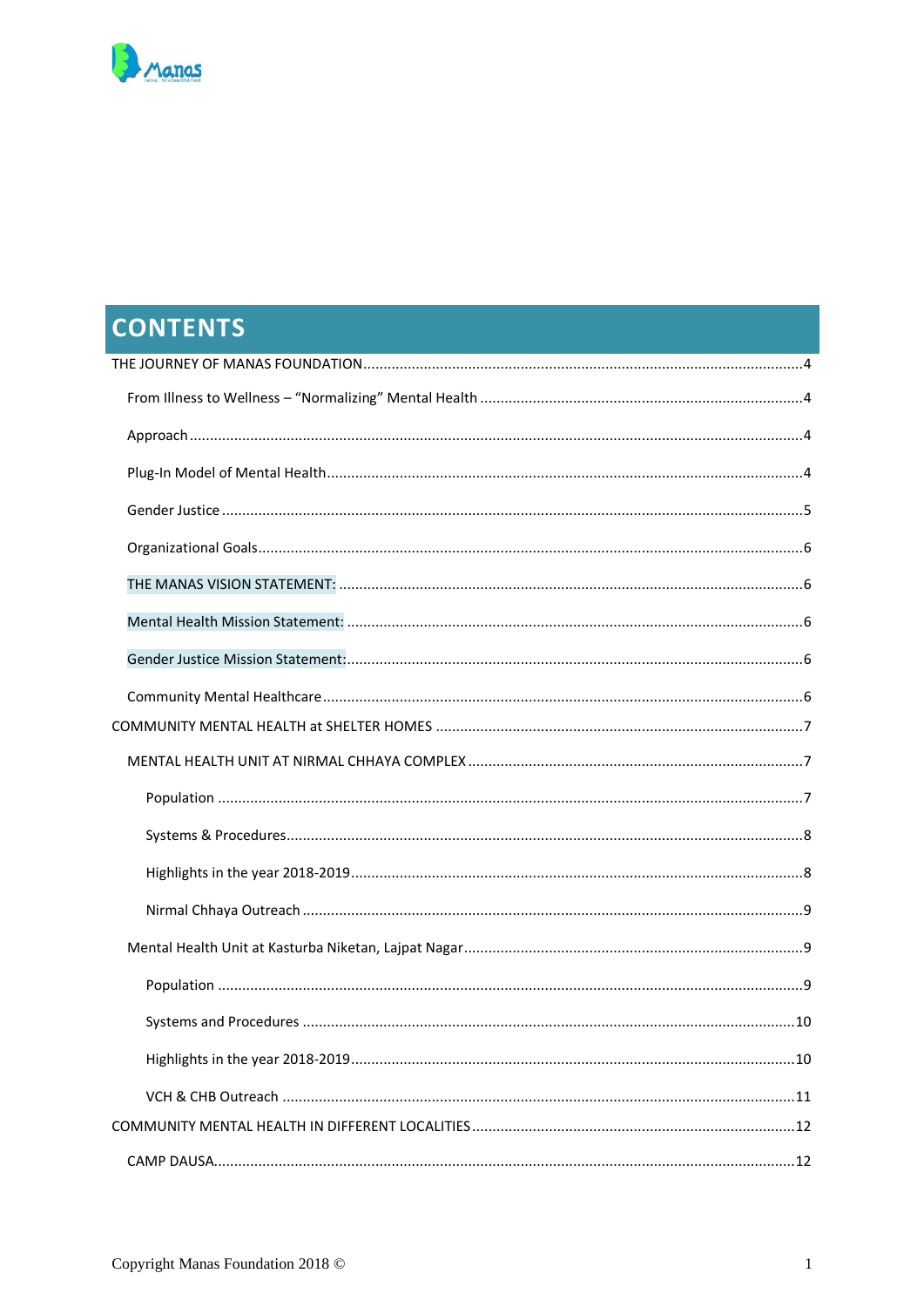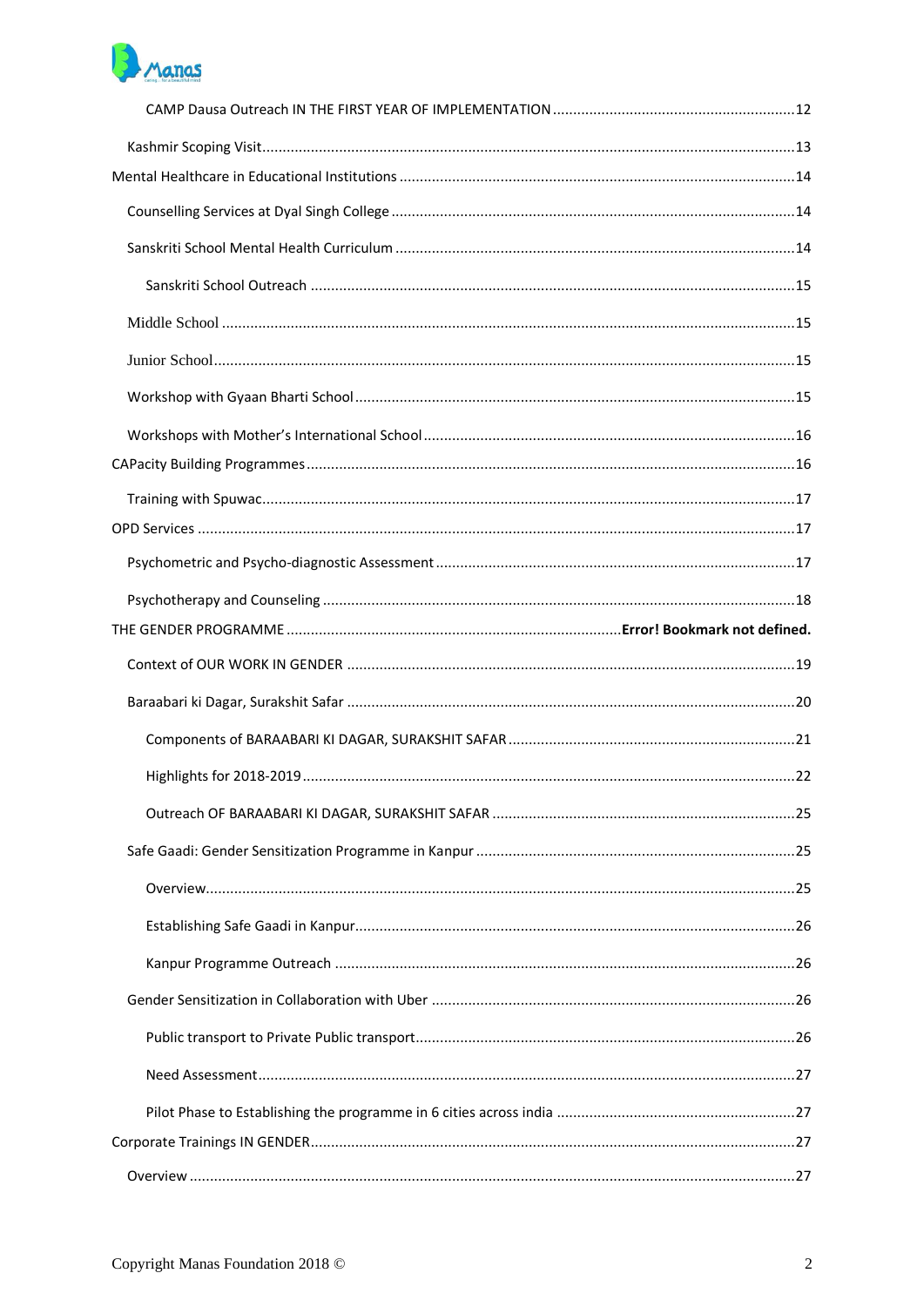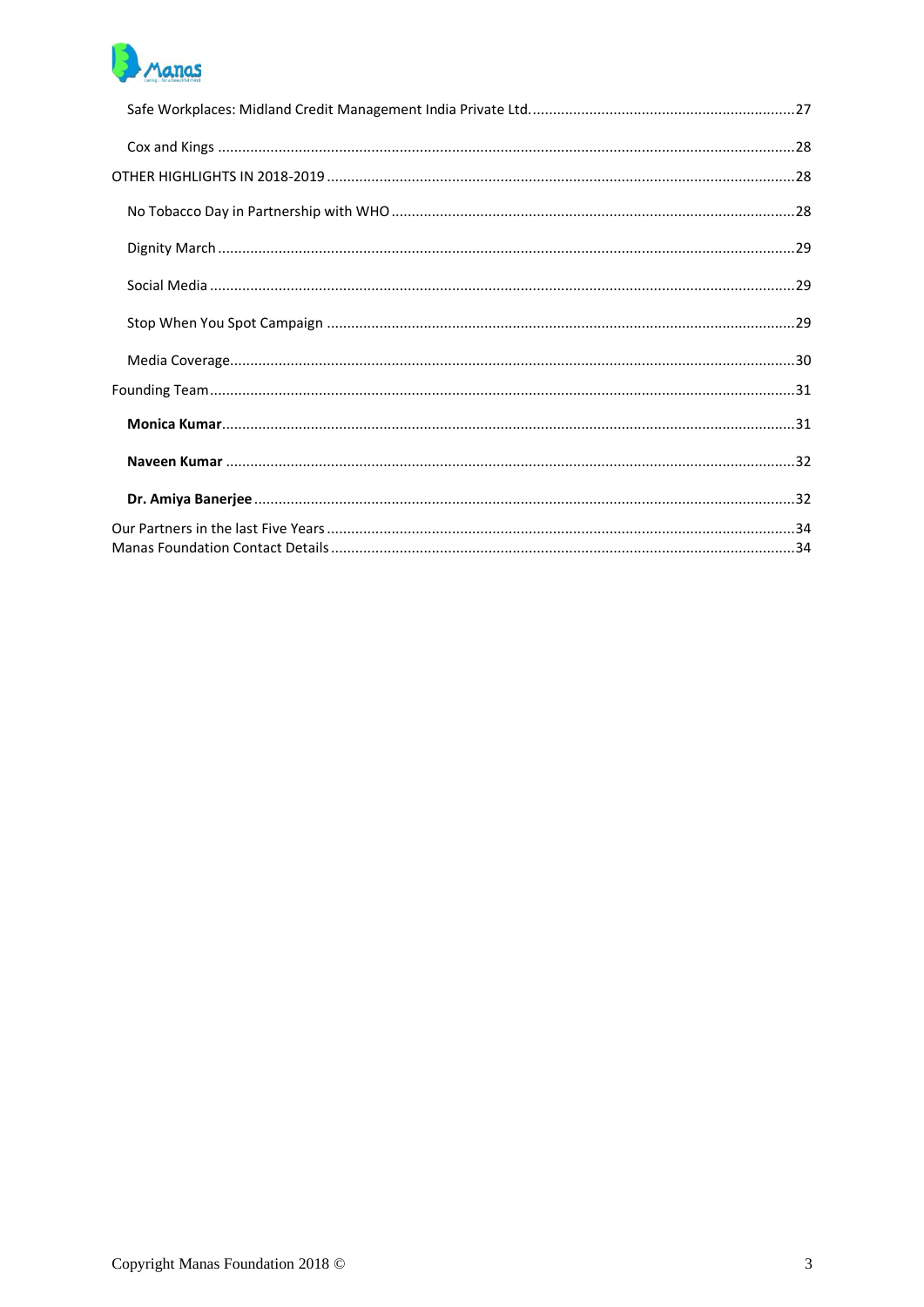<span id="page-4-0"></span>

## **THE JOURNEY OF MANAS FOUNDATION**

#### <span id="page-4-1"></span>FROM ILLNESS TO WELLNESS – "NORMALIZING" MENTAL HEALTH

Manas Foundation was founded in 2002 in response to a growing need for mental healthcare in India. Our first pillar has been to innovate in the field of mental health, and develop an alternative to the illness-focused, medical model. While recognizing that pharmacological treatment for mental illness is imperative in many cases, we believed that a new wellness-based approach was much needed to qualitatively strengthen recovery and rehabilitation of persons with mental health concerns. At Manas, we see mental health as a need for all, just like the need to be physically healthy. Our aim has also been to demystify and destigmatize mental health; bringing it out of the shadows of straitjackets and shame, and into the scope of acceptance. Thus, the journey of Manas began with the intent to normalize mental health as a need for all; opening people up to the idea that well-being is a part of our inherent seeking of a fully functional life. A wellness-focus is also one that understands mental health from a preventive perspective. Raising awareness and providing safe, non-judgmental spaces for conversation can prevent many mental health concerns from arising in the first place. Our journey has focused on bringing people to a notion of mental health as synonymous with wellbeing, productivity, creativity, positivity and growth.

#### <span id="page-4-2"></span>APPROACH

The word "psycho-social" approach understands mental health as irrevocably impacted by the social and contextual realities. In defining our approach, we wanted to understand psychological needs through a wider lens; one that casts light on key social factors that affect our mental health. This has enabled us to create unique targeted interventions for individual clients as well as collectives/communities and innovative channels of mental healthcare in existing institutions/structures to develop their develop skills and competencies. Our programmes cater to individuals across different diversities, including disadvantaged women and girls, juveniles in conflict with law, children in conflict zones, school children, rural community groups, etc. The psychosocial approach recognizes that these diverse contexts all have distinct mental health needs. Thus, in individual and community work, we have worked to ensure a holistic perspective, through the psychosocial approach. When formulating our pathway to care, we place the individual at the centre and extend our work to other contextual layers – family, community, region, religion, language, society etc, thus aiming to affect a comprehensive movement towards well-being.

#### <span id="page-4-3"></span>PLUG-IN MODEL OF MENTAL HEALTH

Manas has created a "plug-in" model of mental health care, to bring and embed these essential services into different types of community settings. At present, we have successfully integrated the component of mental healthcare into existing interventions in health, education, state-run shelter homes and many others. Over the last two decades, our experience with implementing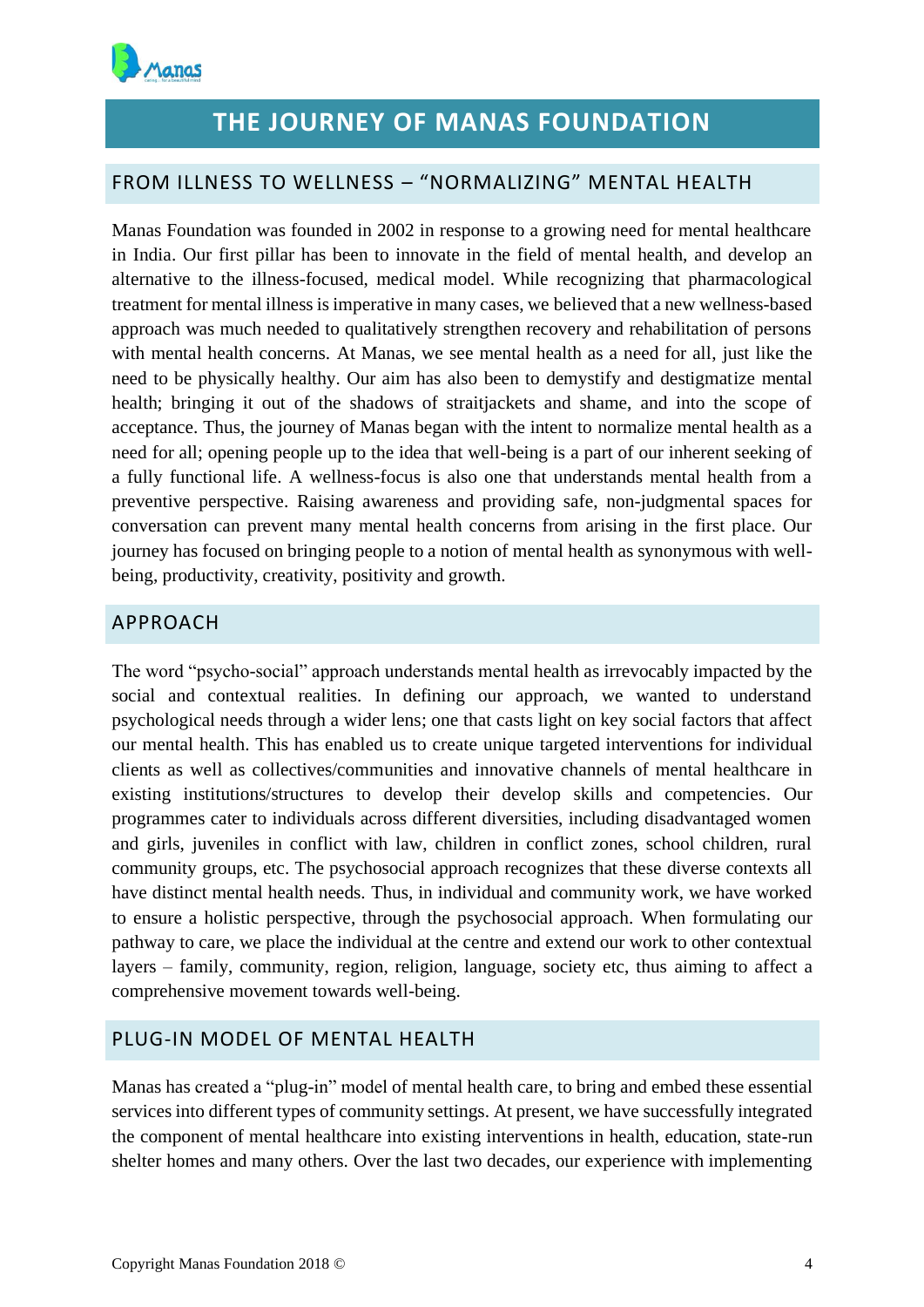

these plug-in models has furthered our understanding of the inter-linkages of mental health care with diverse contextual needs. The plug-in model has enabled us to address the mental health correlates of poverty/socioeconomic disadvantage, illiteracy/lack of education, peer relationships/family dynamics displacement/marginalization, gender/violence against women and several others.

In our journey, it was these interrelationships that brought us to our second organizational pillar – gender justice.

#### <span id="page-5-0"></span>GENDER JUSTICE

A decade of plugging in mental health service delivery into a range of contexts led us to intimately engage with people and communities at the margins that face complex, added difficulties – ranging from restriction and rejection, to discrimination and intolerance, to abuse and violence. Our journey with marginalization, intersected most frequently with the issue of gender. We consistently observed the close interplay of gender inequality and discrimination with psychosocial disturbances at the individual as well as community level.

From working with perpetrators of gender-based violence (juveniles in conflict with law), to counselling victims and survivors of violence against women, our work has allowed us to gain insight into both types of psychologies. Observing gender-based violence in individual and family dynamics, we were able to extrapolate that, in order to have mentally healthier communities, we could work with prevention of violence against women as a primary focus– through targeting attitudes and behaviours that threaten safety of women, and thereby, equality.

Our insights with gender-based violence led us to widen our organizational vision, from a focus on mental health alone, to one that also centred on gender justice and led us to develop our flagship programme: gender sensitizing a large subset of urban men, and engaging them towards ending violence against women.

Manas Foundation in 2014 began this large-scale programme to gender sensitize public transport drivers, who interact with women as a part of their daily work. This programme took an innovative approach to gender justice – instead of focusing exclusively on activism, we integrated key psychological theories and concepts into the programme, aiming at pro-gender behaviour and attitude change amongst these drivers. We wanted to move away from the stereotypical patterns of criminalizing and "othering" these drivers, who are mostly men, and bring them on board as partners in making public spaces safe for women.

Today, many auto-rickshaws, taxis, buses, gramin sewas, etc. display the slogans "the driver of this taxi respects women" or "mera imaan, mahilaon ka samman". These slogans denote drivers who have been gender sensitized by our programme – **"Baraabari ki Dagar,**  Surakshit Safar"... en route to an equal society. This has also exemplified Manas Foundation's emphasis on a preventive approach; prevention of violence against women through sensitization of men as key stakeholders in women's safety.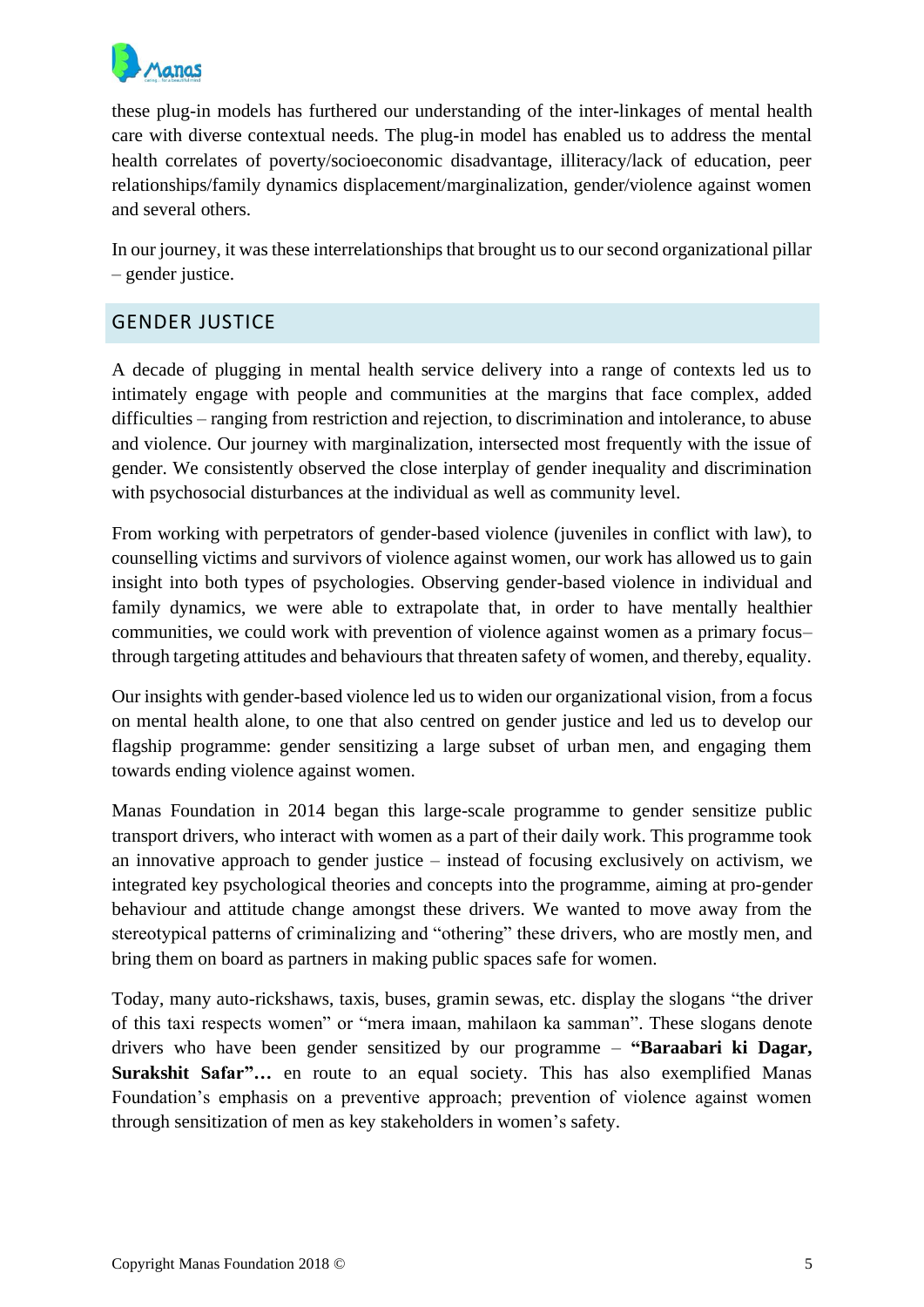

Through repeated re-engagement on the issue of gender, drivers are trained to create safe public spaces for women. Eventually, we hope to effect an attitudinal change, which could be expected to herald movements towards equality even in their personal contexts.

#### <span id="page-6-0"></span>ORGANIZATIONAL GOALS

Manas Foundation, now at the cusp of its third decade in the field, has developed and articulated its overarching organizational vision and mission – corresponding to both pillars: mental health as well as gender justice. Each perspective in our journey now informs the other. From our team to our projects, we work to address both goals equally and effectively.

Our vision and mission statements below, point to our dedication to all the aspects elaborated above. And we aim to constantly progress, improve, learn and continuously innovate in our space.

<span id="page-6-1"></span>**THE MANAS VISION STATEMENT: To create and promote inclusive communities and institutions that are mentally healthy, equal and empathetic to all.**

<span id="page-6-2"></span>**MENTAL HEALTH MISSION STATEMENT:** To create & promote mentally healthy communities and institutions by raising awareness to reduce stigma, providing accessible mental health services, and capacitating institutions to integrate mental health into their delivery systems, through a psychosocial approach.

<span id="page-6-3"></span>**GENDER JUSTICE MISSION STATEMENT:** To create and promote equal, inclusive and safe communities and institutions by bringing a positive shift in mindsets, attitudes and behaviours to reduce gender based violence and foster gender equality.

### <span id="page-6-4"></span>COMMUNITY MENTAL HEALTHCARE

One of the key principles of Manas Foundation's organizational approach comprises of *deinstitutionalization* of mental health services from an illness-focused medical model to a community-based psychosocial model of mental healthcare. This forms the rationale behind the community mental health programmes that are developed and implemented across various contexts by Manas Foundation. Our mental health interventions are embedded into existing community programmes and systems – such as interventions in education, healthcare, custodial care, etc. These work from within the existing contexts, to address psychosocial concerns that often occur concurrently.

As mentioned above, there are three critical aspects encompassing our approach of the community based mental healthcare:

- 1. **Deinstitutionalization/Access:** Bringing mental health services into the community, making them easily available to community members.
- 2. **De-stigmatization:** Normalizing mental health issues and creating both a demand and a supply for mental health care among the most marginalized communities of India.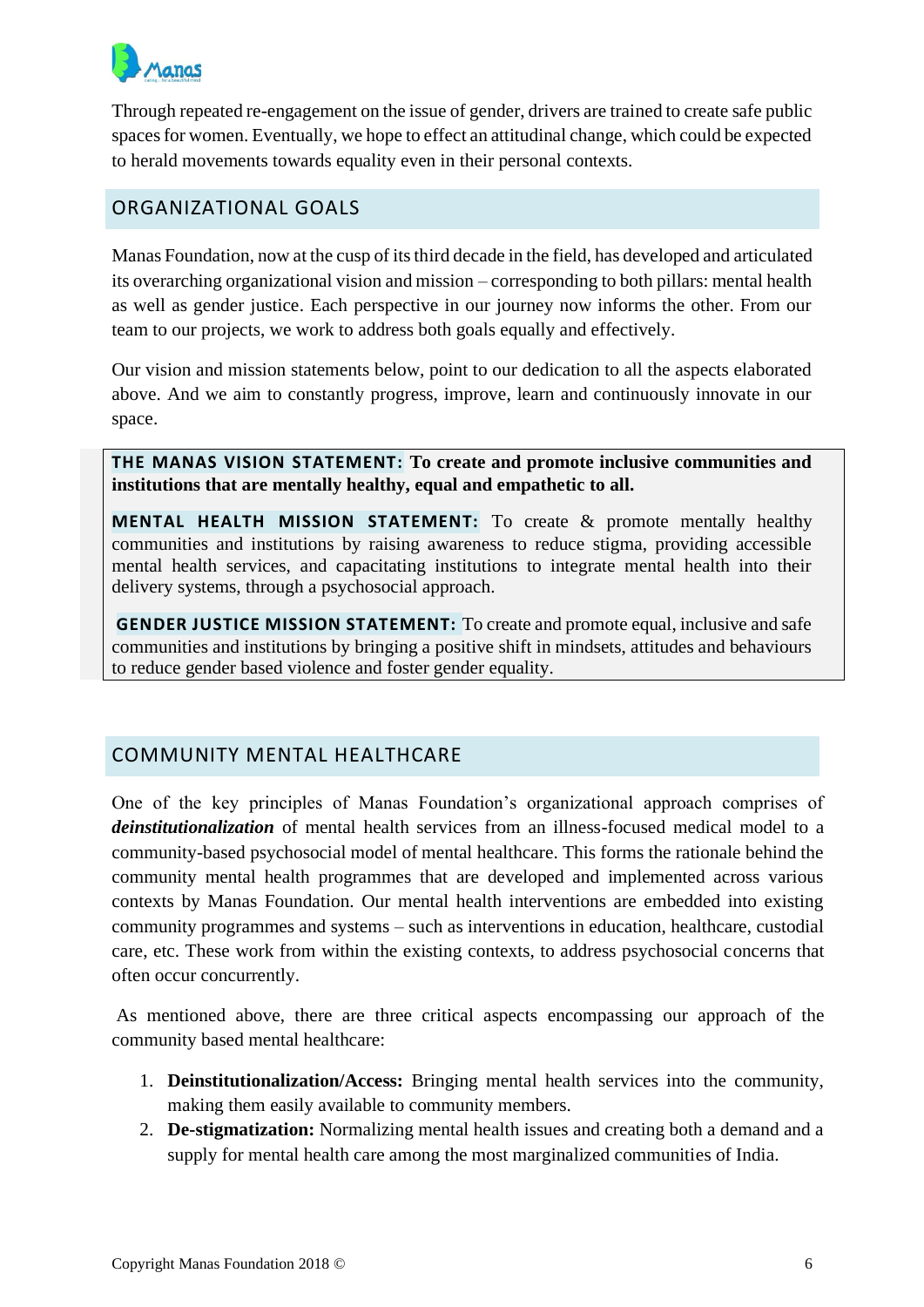

3. **Psychosocial Perspective:** Demonstrating the linkages between mental health and macro level socio-economic environments – such as discrimination, poverty, deprivation, and access to justice – and catering to them as such.

To operationalize the above approach, Manas conceptualized the *Plug-In Model of Psychosocial Mental Healthcare*. Across Delhi, and in most states of the country, there are multiple state-run custodial care homes for women and children. Manas Foundation has plugged in Mental Health Units (MHUs) at these homes in order to address the mental health needs and concerns of their residents. MHUs comprise of specialized centers at identified locations at these homes, where clients can access mental health services from professional psychologists. This plug-in model encompasses the primary framework for the interventions of the organization, and lays the foundation for its theory of change. The approach comprises of identification, management and treatment of mental health concerns with significant focus on promotion of positive mental health and prevention of onset of mental health difficulties through increased awareness and early detection. These plug in units take into consideration all stakeholders at the custodial care home and have customized mental health work plans for creating an empathetic and informed environment for its beneficiaries.

## <span id="page-7-0"></span>**COMMUNITY MENTAL HEALTH AT SHELTER HOMES**

#### <span id="page-7-1"></span>MENTAL HEALTH UNIT AT NIRMAL CHHAYA COMPLEX

The Mental Health Unit (MHU) at Nirmal Chhaya Complex has been running successfully since 2010 with support of the Department of Women and Child Development, Government of NCT of Delhi.

#### <span id="page-7-2"></span>POPULATION

The MHU caters to 8 institutions at the complex with varying populations and demanding concerns.

- 1. Short Stay Home
- 2. Children Home for Girls
- 3. Nari Niketan
- 4. Observation Home for Girls
- 5. CHG 3
- 6. After Care Home for Women, Bal Niketan and Balika Greh

The psychological concerns observed in these residents in the past year largely include prolonged symptoms of trauma, self-harm tendencies, emotional regulation difficulties and impulsive decision making, oppositional defiance, verbal and emotional bullying, blurring of bodily boundaries, difficulties in relationship building due to insecure attachment style, dwindling sense of self-worth, and more.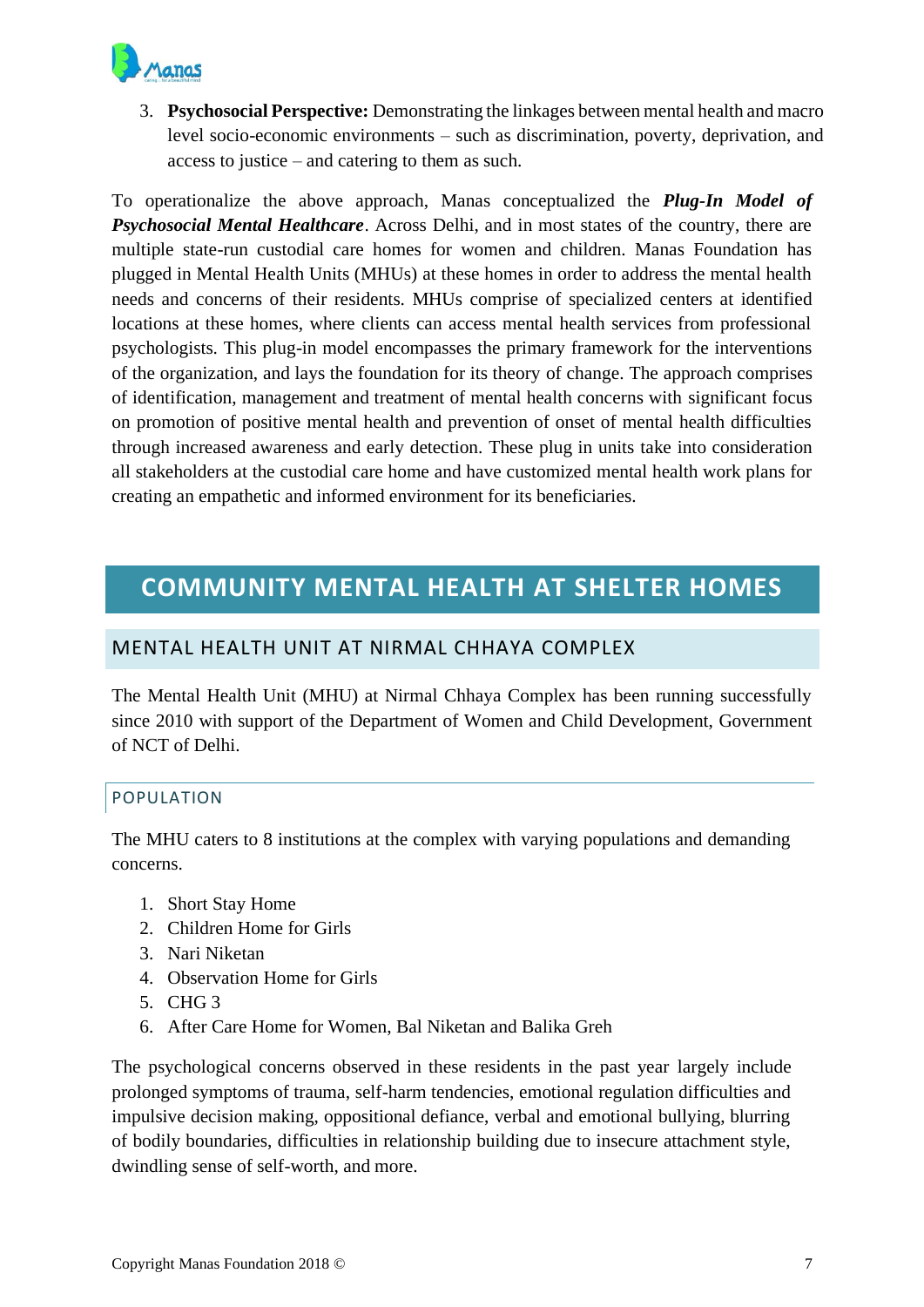

#### <span id="page-8-0"></span>SYSTEMS & PROCEDURES

Manas provides mental health services to the different populations in the Nirmal Chhaya Complex under the mandate of Delhi Juvenile Justice (Care & Protection) Rules, 2009, specifying direct provision of mental healthcare to juveniles and children in government custody.

To every resident that comes to the Complex an intensive psychological evaluation including is conducted to determine the client's psychosocial needs and an individual management plan is prepared. It aims to fulfil short-term and long-term goals, and is formulated in consideration with their context and corresponding ongoing legal process. This includes follow-up, postrestoration and family counselling and group, psychiatric and crisis intervention. Psychologists also conduct various workshops with support staff regularly to sensitize them on mental health and adjustment issues to be able to cater to needs of the residents with empathy and understanding.

Apart from the abovementioned procedures, the psychologists at Nirmal Chhaya also conduct workshops to spread awareness and to facilitate adjustment of the residents.

#### <span id="page-8-1"></span>HIGHLIGHTS IN THE YEAR 2018-2019

- **Tree Plantation Drive:** This was organized by Manas Foundation in the premises of Nirmal Chaaya Complex. The drive was facilitated to target the overgrowing air pollution and to reinforce the campaign 'Clean Delhi Green Delhi'
- **Revision of assessment material:** Based on our experience and feedback received from other stakeholders, we revised our internal assessment forms to make them more comprehensive and effective.
- **Republic Day** was celebrated on 25<sup>th</sup> of January in all of the Institutions. Dance performances, Quiz Competitions, and Drawing and Painting competition was organized by MHU.
- **Women's Day** was celebrated for one week around the day where *Mehendi* competition, Quiz Competition, Debate competition, and Drawing & Painting competition were organized by MHU.
- **Holi Celebrations:** Holi celebrations were conducted at Children Home for Girls and were organized by the respective Superintendents of the Institutions within the complex. The MHU has been an active participant in all of the same.
- **Workshops on different themes:** Topics included stress management, safe/unsafe touch and sexual assault/abuse, grievance redressal, peer counselling, conflict resolution, personal hygiene, motivational enhancement techniques and building group dynamics and cohesiveness, amongst others.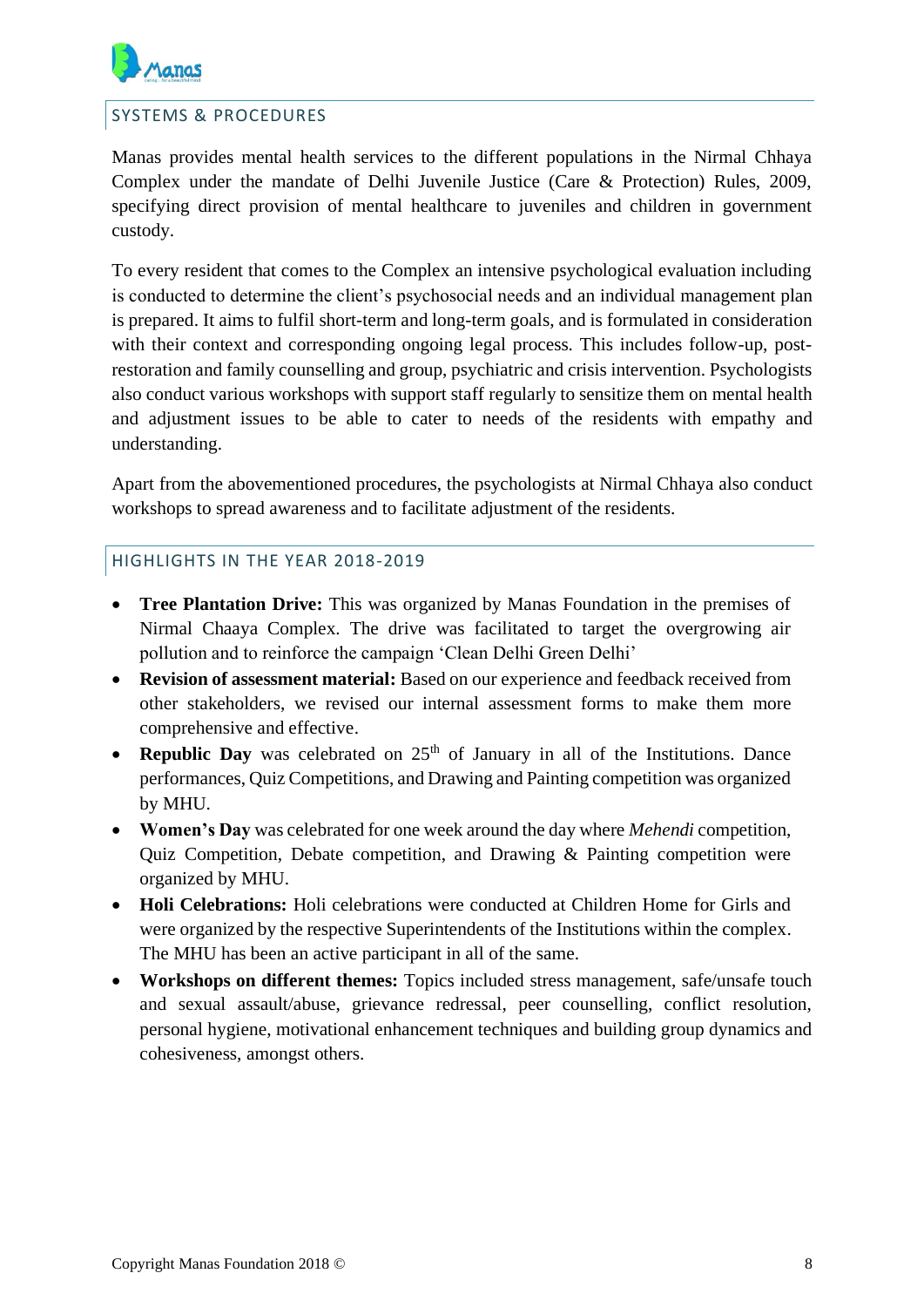

|                               |                                                                                                                                                                                                                                    |           | <u>ITITIVIAL CHIIATA OUTITLACH</u>                                        |                                                           |                                          |                                                 |                                                |                          |                          |
|-------------------------------|------------------------------------------------------------------------------------------------------------------------------------------------------------------------------------------------------------------------------------|-----------|---------------------------------------------------------------------------|-----------------------------------------------------------|------------------------------------------|-------------------------------------------------|------------------------------------------------|--------------------------|--------------------------|
|                               |                                                                                                                                                                                                                                    |           | <b>Intakes and Initial Interventions</b>                                  |                                                           | <b>Follow-ups and Assessments</b>        |                                                 |                                                |                          |                          |
| Home                          | No. of<br>No. of<br>individu<br>No. of<br>No. of<br>clients<br>al<br>clients<br>group<br>under<br>sessions/<br>for new<br>counselli<br>Psychiatric<br><b>intakes</b><br>workshops<br>$\mathbf{ng}$<br><b>Treatment</b><br>sessions |           | No. of<br>clients<br>undergoi<br>$\mathbf{ng}$<br>counselin<br>g sessions | No. of<br>psychiatric<br>consultatio<br>ns/<br>medication | <b>Crisis</b><br><b>Interven</b><br>tion | No. of<br>family<br>counselli<br>ng<br>sessions | No. of<br>clients for<br><b>Assessme</b><br>nt |                          |                          |
| CHG1                          | 444                                                                                                                                                                                                                                | 843       | 141                                                                       | 43                                                        | 1250                                     | 234                                             | 311                                            | 12                       | 30                       |
| CHG <sub>2</sub>              | 121                                                                                                                                                                                                                                | 32<br>325 | 21                                                                        | 20                                                        | 483                                      | 19                                              | 55                                             | 5                        | 9                        |
| <b>OHG</b>                    | 25                                                                                                                                                                                                                                 | 56        | 3                                                                         | 23                                                        | 99                                       | 12                                              | 8                                              | $\overline{\phantom{a}}$ | $\overline{\phantom{a}}$ |
| <b>NN</b>                     | 63                                                                                                                                                                                                                                 | 124       | 68                                                                        | 17                                                        | 146                                      | 68                                              | $\mathfrak{Z}$                                 | 4                        | 1                        |
| <b>SSH</b>                    | 199                                                                                                                                                                                                                                | 475       | 636                                                                       | 28                                                        | 496                                      | 818                                             | 63                                             | 24                       | 22                       |
| <b>ACH</b>                    | 7                                                                                                                                                                                                                                  | 434       | 56                                                                        | 24                                                        | 540                                      | 60                                              | 13                                             | 3                        | 6                        |
| <b>BN</b>                     | L.                                                                                                                                                                                                                                 | 164       | $\overline{2}$                                                            | 10                                                        | 223                                      | 8                                               | $\mathbf{r}$                                   | $\overline{2}$           | $\mathbf{1}$             |
| <b>BG</b>                     | $\overline{a}$                                                                                                                                                                                                                     | 134       | 4                                                                         | 11                                                        | 194                                      | 6                                               | $\overline{2}$                                 | $\overline{\phantom{a}}$ | $\overline{\phantom{a}}$ |
| <b>CWC</b>                    | 98                                                                                                                                                                                                                                 | 25        | 6                                                                         | $\sim$                                                    | 44                                       | 3                                               | 30                                             | $\overline{7}$           | $\overline{a}$           |
| <b>Total</b><br><b>Number</b> | 957                                                                                                                                                                                                                                | 2580      | 937                                                                       | 176                                                       | 3475                                     | 1228                                            | 475                                            | 57                       | 69                       |

#### <span id="page-9-0"></span>NIRMAL CHHAYA OUTREACH

#### <span id="page-9-1"></span>MENTAL HEALTH UNIT AT KASTURBA NIKETAN, LAJPAT NAGAR

The Manas Mental Health Unit (MHU) at Kasturba Niketan, Lajpat Nagar, serving Children Home for Boys – I and II (CHB) and Village Cottage Home – I and III (VCH) was set up in 2011. Initially funded by Ford Foundation, the MHU is now funded by the Department of Women and Child Development, Government of NCT of Delhi.

#### <span id="page-9-2"></span>POPULATION

The children at VCH comprise of boys and girls aged 5 to 10 years old.

The children at CHB I comprise of boys aged10 to 12-year-old and CHB II comprises of boys aged 13 to 18 year old.

The residents of the homes come from backgrounds of economic and psychosocial adversity, including domestic violence, parental conflict, substance and sexual abuse. This contributes towards the development of various mental health concerns including attachment related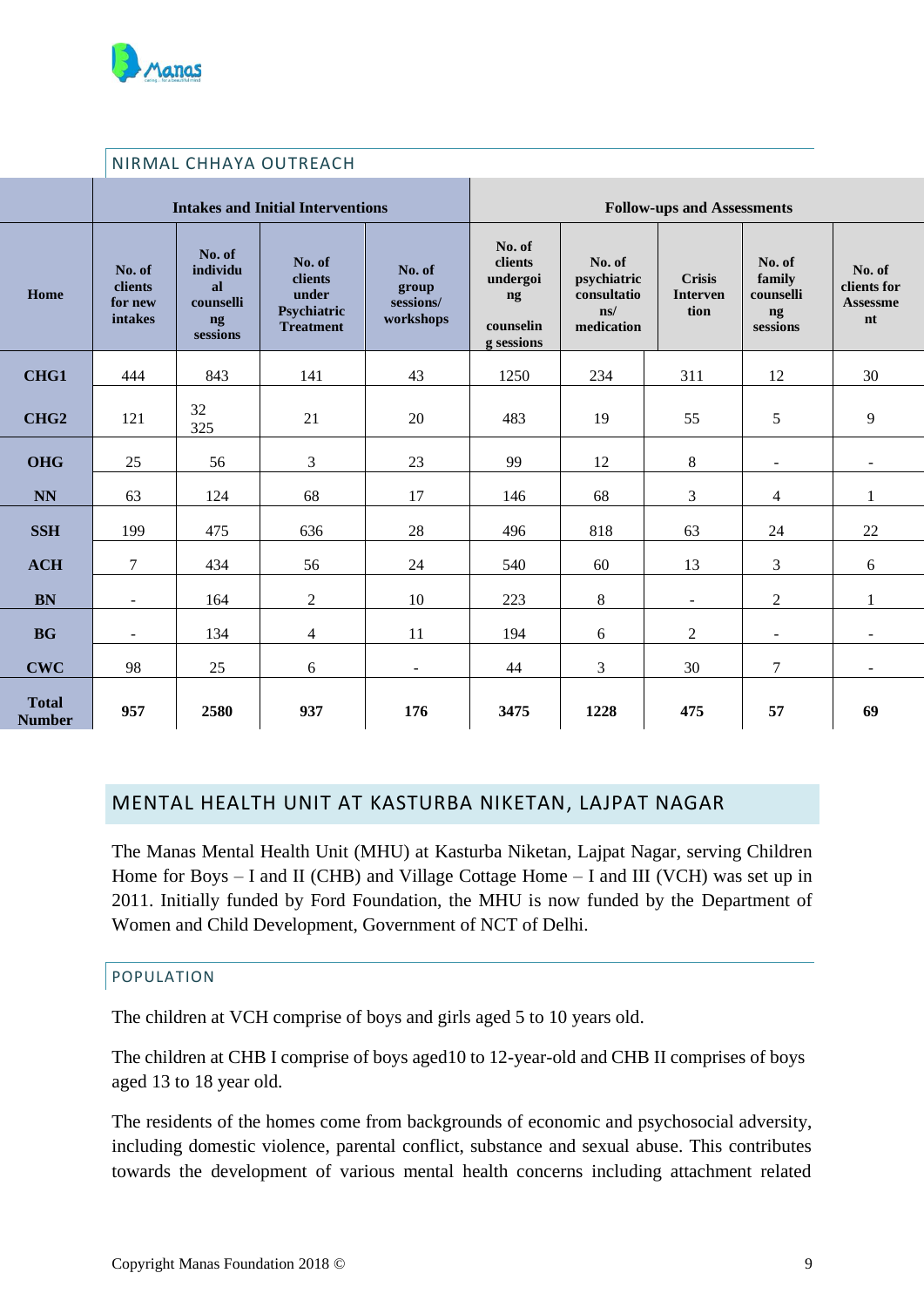

problems, inattention, conduct issues, sexual misconduct, impulsivity, anger outbursts, depression and anxiety.

#### <span id="page-10-0"></span>SYSTEMS AND PROCEDURES

Manas provides psychological security for these children by working towards the identification and management of concerns. Following the psychological screening and assessment, used to identify and diagnose the concerns, an individualized management plan is developed. This includes therapy, monitoring, caregiver follow-up, psychological assessment, psychiatric consultation and family counselling sessions. In addition to this, older children are provided with career counselling to direct them towards areas of interest once their custodial period lapses. Psychologists also conduct regular life skills training and workshops to enable residents to deal with everyday situations adaptively.

A community-based model of intervention views the child as placed in a dynamic ecological system that shapes him or her. From this perspective, the team works with the different stakeholders, caregivers, tutors, staff, biological relatives and child welfare committee members to play a positive role in bringing out the child's best, be it positive emotions, goalbased motivation or improved socialization. Their involvement in the intervention is integral for consistent and sustained change.

#### <span id="page-10-1"></span>HIGHLIGHTS IN THE YEAR 2018-2019

#### **VCH & CHB**

- **Growth of MHU:** An additional psychologist was added to the Lajpat Manas MHU team to take on the mental health work in VCH from July 2018.
- **Workshops with caregivers**: Parent training and caregiver counselling was carried out with the staff members. The strategies discussed included increasing praise and reward for desirable behaviours and reducing attention for negative behaviour. This was helpful to handle high rates of peer aggression and oppositional defiance amongst the children, as well as target caregiver de-motivation and fatigue.
- **Positive reinforcement:** Rewarding with stars and smileys were done to promote positive and prosocial behaviours amongst the children. Based on principles of behavioural contract formation and token economy, it has proved successful in reducing peer aggression, increasing in-classroom behaviour, compliance and tuition attendance. Small rewards are given on certain targets reached.
- **Workshop on Safe and Unsafe touch:** Workshops on consent and safe& unsafe touch were held. The boys at CHB stated that they felt more comfortable in reporting about such instances in home. Workshop on this topic helped in breaking the stereotype that such instances are not gender specific.
- **Celebration of festivals and social events:** Children were engaged in social events and festivals to raise awareness, community living and invoke a feeling of belongingness. Few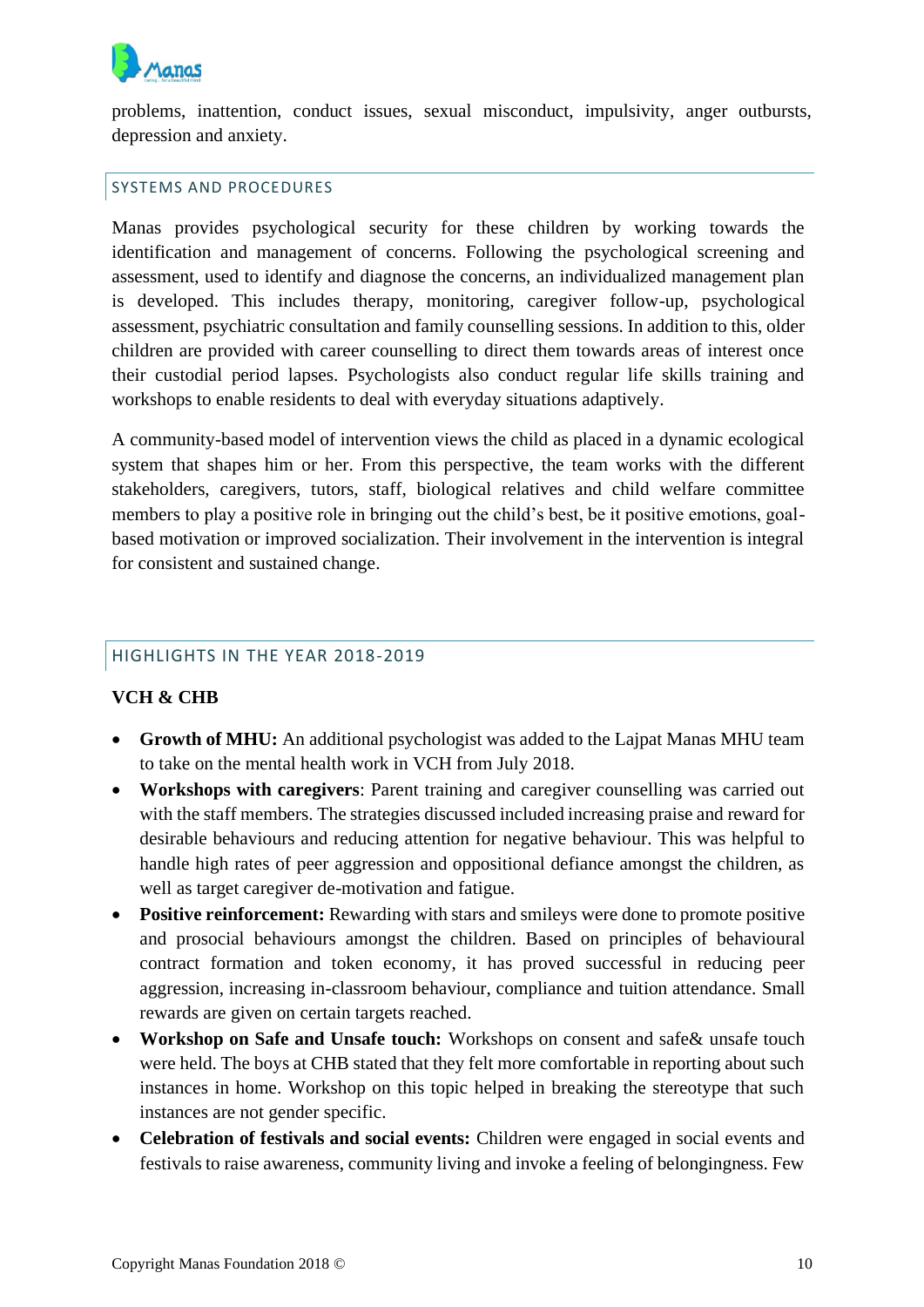

of the events included slogan writing on kites for Independence Day, celebration of World Mental Health Day and workshops on anti-tobacco on "World No Tobacco Day".

#### **CHB**

- **Art therapy:** An art therapist was engaged to take sessions with a pre-identified set of children for 4 months regularly. These art sessions aided the children to channelize their positive and negative emotions through art and promoted positive life skills such as sharing, communication and self-regulation. It acted as a catharsis; the children mentioned feeling lighter after the art sessions and showed marked improvement in their overall adjustment in the home.
- **Career counseling:** Based on instances of school refusal and low motivation to attend school, group sessions and career counseling were conducted to combat these occurrences on a monthly basis. This increased the school and tuition attendance among children. Follow up activities including storytelling, newspaper reading, English speaking and quiz on general knowledge were held. These activities helped children to think about their future and better handle their responsibilities.

#### **VCH**

• **Token Economy:** A Christmas donation to VCH of over 150 gifts by Cox and Kings was facilitated by Manas. These gifts have been highly useful as token economy prizes with the children. Those with the highest numbers of earned reinforcement stars are publicly rewarded with a prize.

#### <span id="page-11-0"></span>VCH & CHB OUTREACH

| <b>Intakes and Initial Interventions</b> |                                                |                                                    |                                                                                |                        | <b>Follow-ups and Assessments</b>                            |                                                    |                                                                           |                                            |
|------------------------------------------|------------------------------------------------|----------------------------------------------------|--------------------------------------------------------------------------------|------------------------|--------------------------------------------------------------|----------------------------------------------------|---------------------------------------------------------------------------|--------------------------------------------|
| <b>Home</b>                              | No.<br><sup>ot</sup><br>new<br><b>lintakes</b> | of<br>No.<br>individual<br>counselling<br>sessions | of<br>No.<br><b>clients</b><br><b>under</b><br>psychiatric<br><b>treatment</b> | sessions/<br>workshops | No. of group No. of clients for<br>psychotherapy<br>sessions | No.<br>psychiatric<br>consultations/<br>medication | of<br>No.<br>of <sub>family</sub><br>caregiver<br>counselling<br>sessions | No.<br><sub>of</sub><br><b>Assessments</b> |
| <b>VCH</b>                               | 21                                             | 425                                                |                                                                                | 49                     | 56                                                           | 160                                                | 28                                                                        | 16                                         |
| <b>CHB</b>                               | 129                                            | 537                                                | 10                                                                             | 82                     | 93                                                           | 176                                                | 27                                                                        | 21                                         |
| <b>CWC</b>                               |                                                | 184                                                |                                                                                |                        | 111                                                          |                                                    | 53                                                                        |                                            |
| <b>Total</b><br><b>Number</b>            | 150                                            | 1146                                               | 19                                                                             | 131                    | 260                                                          | 336                                                | 108                                                                       | 39                                         |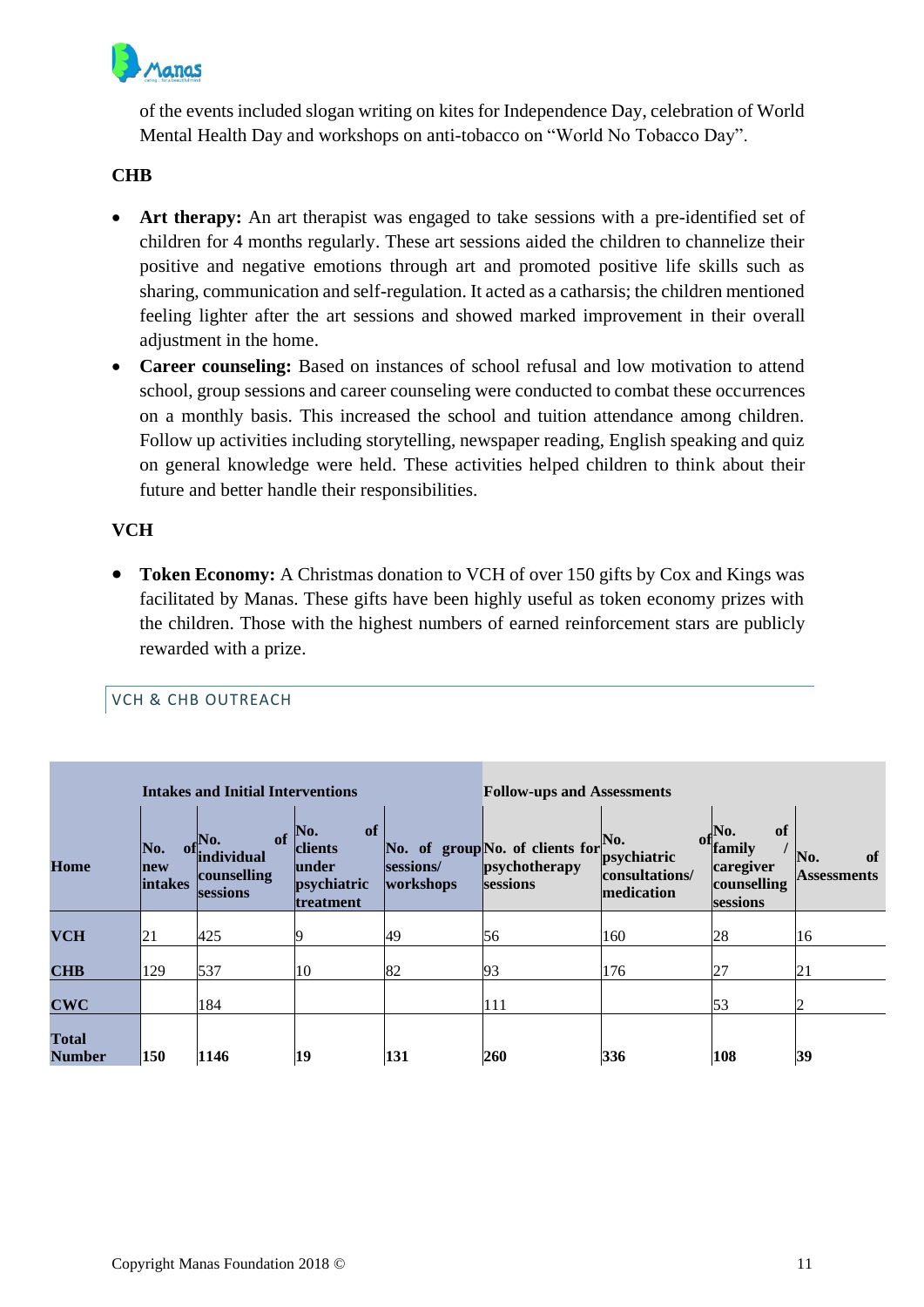<span id="page-12-0"></span>

## **COMMUNITY MENTAL HEALTH IN DIFFERENT LOCALITIES**

#### <span id="page-12-1"></span>CAMP DAUSA

<span id="page-12-2"></span>The district of Dausa, Rajasthan is the home of the Mehandipur Balaji temple, a renowned pilgrimage site for persons with mental illness and their families to seek recovery through faithbased practices. Apart from this floating population, the residents of this largely rural area had little awareness or mental health infrastructure at the time Manas Foundation began its programme there in partnership with Paul Hamlyn Foundation and in collaboration with the National Mental Health Programme (NMHP).

*Community Action Mental Health Programme (CAMP) Dausa* is an integrated approach to community mental healthcare aiming to help create accessible, affordable and replicable mental health services for people in and around Dausa. It addresses the demand, supply and sustainability of services and works as an augmentative tool for the District Mental Health Programme (DMHP), the primary instrument of NMHP for addressing the mental health needs in Dausa. By working in close coordination with education and health state offices and the DMHP, the programme intends to plug in preventive mental health care like psychoeducation, de-stigmatization and awareness building work along with clinical psychotherapeutic and psychiatric services to meet the mental health needs of the people of Dausa.

The initiative provides scope and opportunity to address the mental health needs through evidence-based psychotherapeutic modalities, which were previously unexplored in the area due to unavailability of trained clinical and counselling psychologists.

#### PROGRAMME COMPONENTS

The multipronged approach of this programme includes:

- Providing mental health services, including assessment and psychotherapy, in collaboration with the district mental health programme and independently.
- Reaching out to the community via teachers and youth through a school mental health programme across the district, as well as raising awareness through camps in local hotspots.
- Capacity building of primary health care services via workshops in healthcare centres and training of frontline healthcare workers.

#### CAMP DAUSA OUTREACH IN THE FIRST YEAR OF IMPLEMENTATION

Through partnership with various district level agencies, our team is dedicated to dispersing health and educational service in Dausa.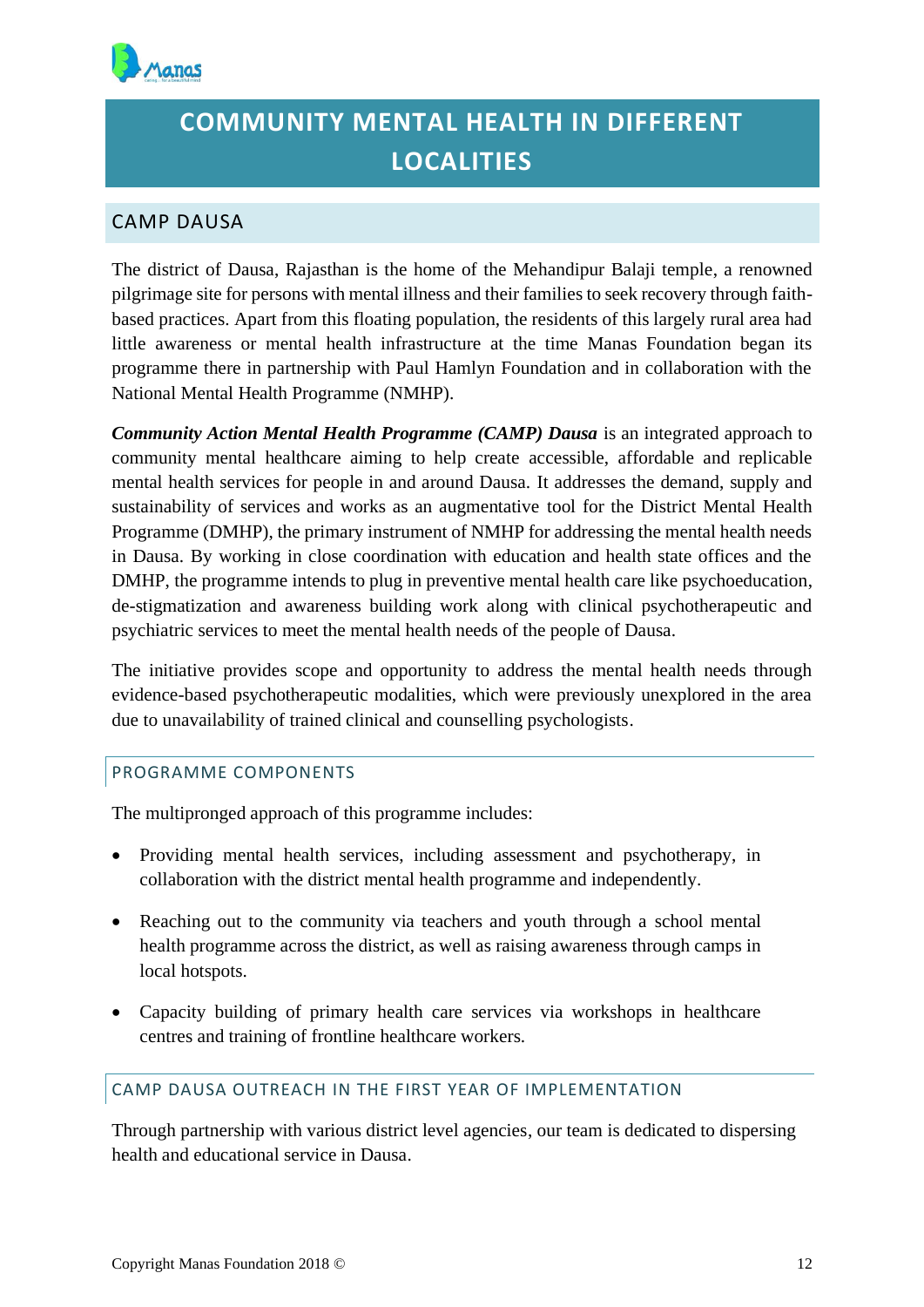

#### **Direct Services:**

| <b>Total Number of</b><br><b>Clients</b> | <b>Total Number of</b><br><b>Mental Health</b><br><b>Sessions</b> | <b>No. of Clients for</b><br>follow up Therapy<br><b>Sessions</b> | <b>Total number of</b><br><b>Assessments/Screenings</b> |
|------------------------------------------|-------------------------------------------------------------------|-------------------------------------------------------------------|---------------------------------------------------------|
| 197                                      | 299                                                               | 23                                                                | ნ.                                                      |

#### **Educational Institutes:**

| Number of<br><b>Schools</b><br>Covered | <b>Total</b><br>Number of<br><b>Workshops</b><br>conducted<br>with Students | <b>Total Number</b><br>of Group<br><b>Sessions for</b><br><b>Mental Health</b><br><b>Screenings</b> | Number of<br><b>Students</b><br><b>Screened</b><br>and<br><b>Sensitized</b> | Number of<br>Workshops<br>with<br><b>Teachers</b> | Number of<br><b>Teachers</b><br><b>Sensitized</b> |
|----------------------------------------|-----------------------------------------------------------------------------|-----------------------------------------------------------------------------------------------------|-----------------------------------------------------------------------------|---------------------------------------------------|---------------------------------------------------|
|                                        |                                                                             | 45                                                                                                  | 4168                                                                        | 14                                                | 137                                               |

#### **Capacity Building:**

| <b>Total Number of ASHAs &amp;</b><br><b>ANMs Training Sessions</b> | <b>CHC Workshops</b> | <b>PHC Workshops</b> |
|---------------------------------------------------------------------|----------------------|----------------------|
|                                                                     |                      |                      |

### <span id="page-13-0"></span>KASHMIR SCOPING VISIT

A meeting was held with the UNICEF team exploring the need for psychosocial inputs in UNICEF's child protection programmes. To gain an experiential understanding of the current scope and functioning of child centre interventions, insight into the specific mental health needs of the community, children and families and challenges, opportunities and scope for the incorporation of mental health interventions into UNICEF's child protection programme, a scoping visit was proposed. Two representatives, in July 2018, visited the Child Friendly Spaces (CFS) projects in Jammu and Kashmir and interacted with the various stakeholders outreached by the project. Based on a two-day field observation visit, Manas found there to be a significant need for psychosocial interventions to manage existing needs and concerns and strengthen indigenous resilience systems. A detailed plan was provided to UNICEF regarding proposed interventions to be implemented in the upcoming quarter. However, due to the volatility in the region of Jammu and Kashmir in the later part of the year, the plan for the upcoming year was deferred for the time being.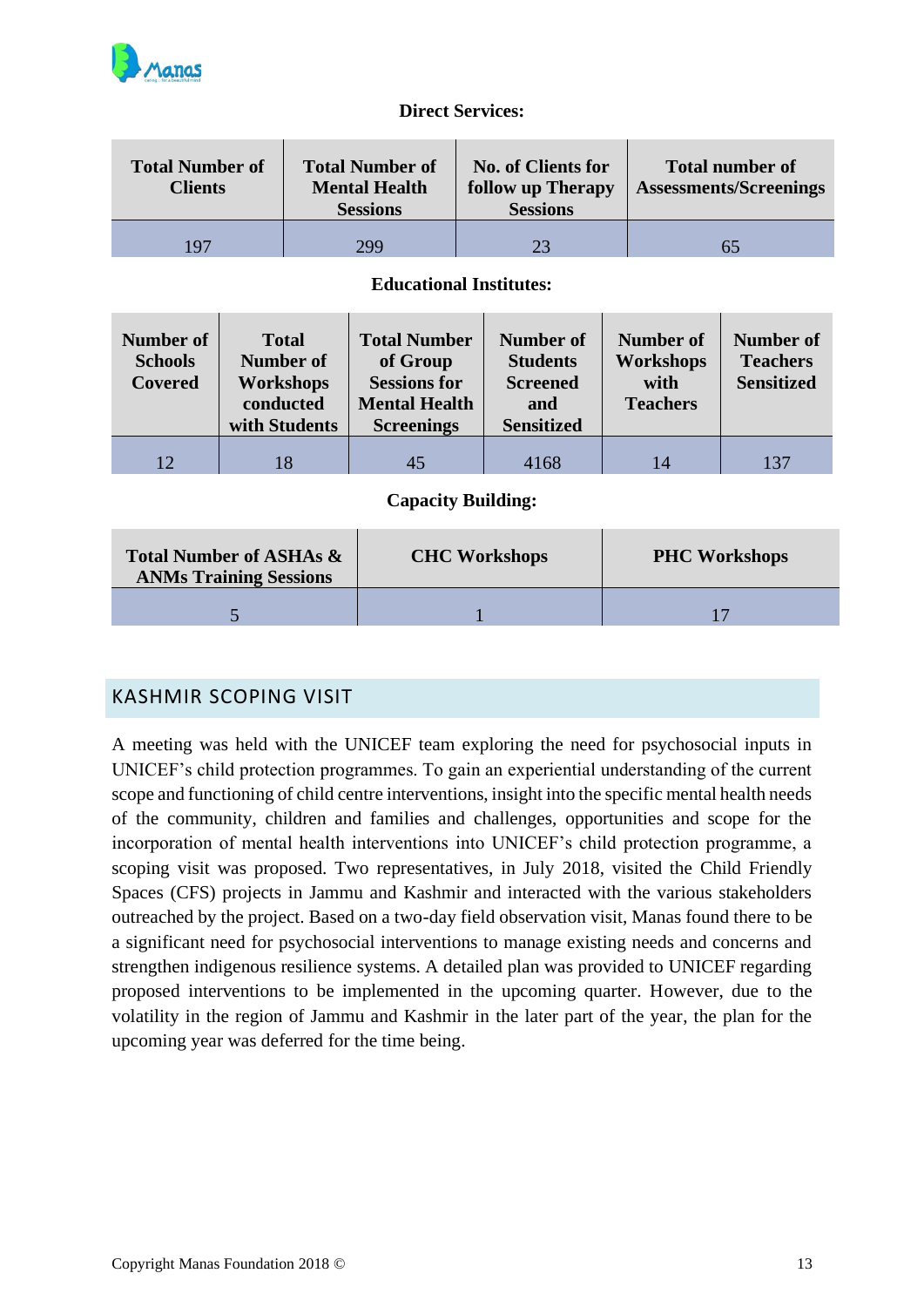

## <span id="page-14-0"></span>**MENTAL HEALTHCARE IN EDUCATIONAL INSTITUTIONS**

A widespread lack of awareness of mental health leads to an absence of language with which to speak of our psychosocial concerns, or vocalize a demand for mental health services. In order to promote the identification of mental health issues, such as stress, depression, anxiety, suicidal tendencies, at a young age, interactive workshops with students are highly effective. This also works to encourage help seeking behaviour and work towards reducing the stigma around mental health in the community.

Manas has formed associations with several academic institutions across Delhi-NCR, undertaking preventive and promotive mental health related programs.

#### <span id="page-14-1"></span>COUNSELLING SERVICES AT DYAL SINGH COLLEGE

Manas Foundation has been running a counselling unit at Dyal Singh College since April 2014. One of the psychologists from the team visits the college weekly to aid the students in finding solutions for their psychosocial needs. The counselling centre provides individual sessions for a wide range of stressors, and helps the students and teachers understand the importance of preventive, and positive mental healthcare in their lives. Common stressors experienced by the students at these ages are because of career, adjustment problems, relationship management, understanding self, and handling grief. Positive improvements in the students' thinking processes has been recorded which reflects in their behaviour and habits. This academic year, the therapist reached out to approximately 50 students. Additionally, we displayed attractive IEC material across the campus such as posters which focused on different mental health concerns and strategies students can implement in their daily lives to manage these concerns.

#### <span id="page-14-2"></span>SANSKRITI SCHOOL MENTAL HEALTH CURRICULUM

Manas initiated conducting workshops on a one-touch basis with Sanskriti School in 2012 over topics concerning mental health and life skills for the students. By 2014 a need was felt to design a curriculum that would seamlessly blend mental health into part of the school curriculum and engage Manas Foundation in long-term work with children, teachers and parents across the school year. Research findings indicate that systematic and regular engagement with students is more effective in inculcating long-term changes.

Subsequent to this, a panel of experts was formed which finalized an interactive, workshopbased curriculum through which students of the school would be engaged multiple times in one academic year on specially curated, age-relevant themes pertaining to their mental health and well-being. These address the specific psychosocial concerns that arise at the various stages of growing up, and include physical and emotional changes, identity formation, respect and discipline, communication, relationships, and peer pressure among others.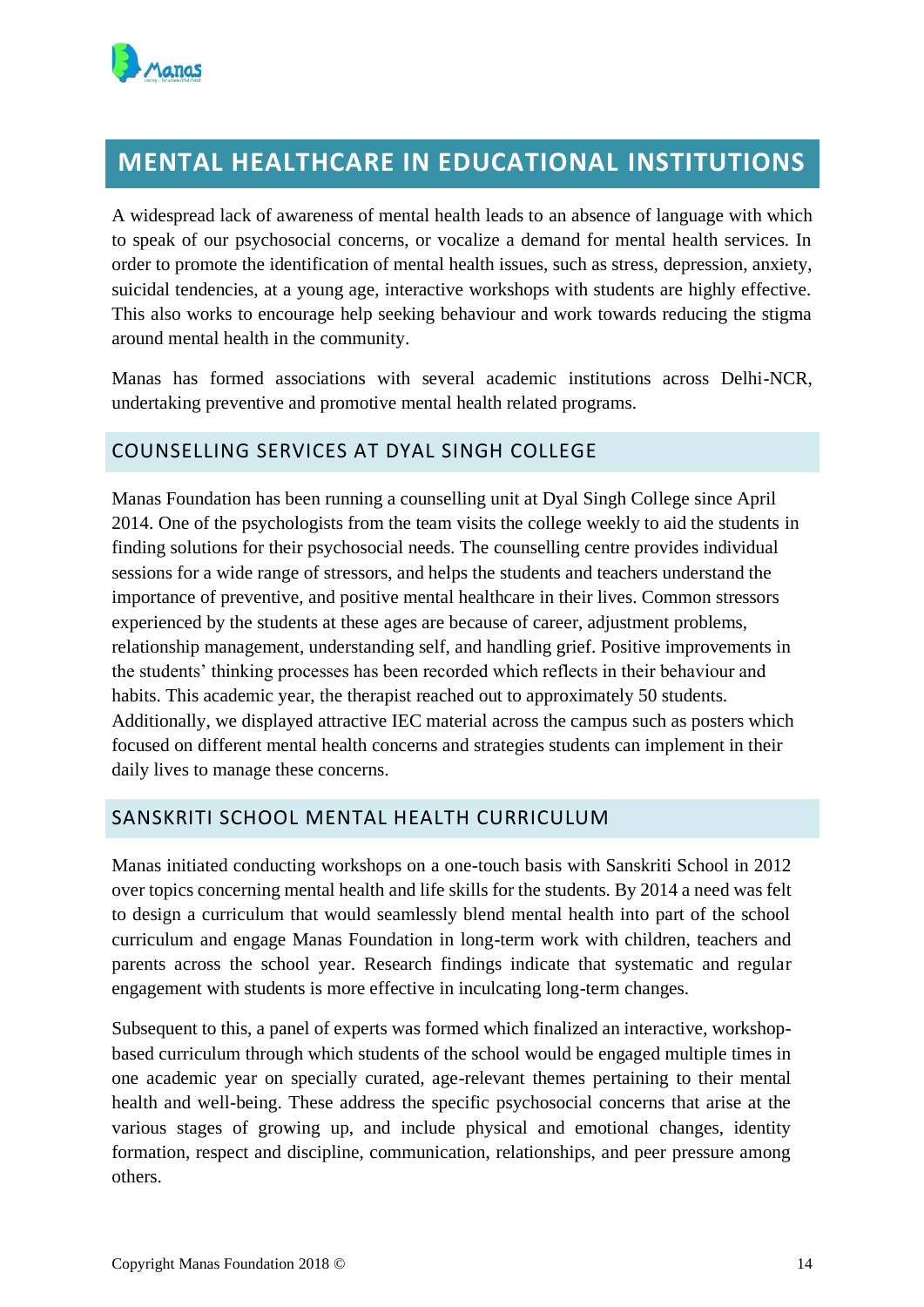

These workshops are annually monitored and evaluated by the expert panel. Feedback is collected and reviewed by all the stakeholders including faculty, students and parents of Sanskriti School. Students have expressed positive feedback with regards to the workshops; consistently stating its relevance to their personal and academic lives. In fact, they have been well-received by other stakeholders as well, enabling the curriculum to progress into its fifth year in 2018-19.

In the module revision for this academic year, a consensus was reached by the panel to execute the curriculum via specific modalities for each of the grades.

#### <span id="page-15-0"></span>SANSKRITI SCHOOL OUTREACH

<span id="page-15-1"></span>

| <b>MIDDLE SCHOOL</b>           |                           |                                           |                                  |                                          |                       |  |  |
|--------------------------------|---------------------------|-------------------------------------------|----------------------------------|------------------------------------------|-----------------------|--|--|
| Grade                          | No. of<br><b>Sections</b> | No. of<br><b>Workshops</b><br>per Section | <b>Total</b><br><b>Workshops</b> | <b>Students</b><br>per<br><b>Section</b> | <b>Total Students</b> |  |  |
| Grade 6                        | 6                         | $\overline{4}$                            | 24                               | 30                                       | 180                   |  |  |
| Grade 7                        | 7                         | $\overline{4}$                            | 28                               | 30                                       | 210                   |  |  |
| Grade 8                        | 7                         | $\overline{4}$                            | 24                               | 30                                       | 210                   |  |  |
| <b>TOTAL</b><br><b>NUMBERS</b> | <b>20</b>                 | 12                                        | 76                               | 90                                       | 600                   |  |  |

<span id="page-15-2"></span>

| <b>JUNIOR SCHOOL</b> |                 |                         |                  |  |  |  |  |  |
|----------------------|-----------------|-------------------------|------------------|--|--|--|--|--|
| Grade                | No. of Sections | Students per<br>Section | No. of Workshops |  |  |  |  |  |
| Grade 4              |                 | 30                      | 210              |  |  |  |  |  |
| Grade 5              | 6               | 30                      | 180              |  |  |  |  |  |
| <b>TOTALS</b>        | 13              |                         | 390              |  |  |  |  |  |

### <span id="page-15-3"></span>WORKSHOP WITH GYAAN BHARTI SCHOOL

On 11th October 2018, psychologists from Manas Foundation facilitated interactive workshops on **'Growing Up, Risk-taking and Substance Use'** at Gyan Bharti School, Saket. We exhaustively covered all classes from Class 9 to 12, reaching over 600 students.

The workshop focused on providing students insight into the developing adolescent brain and its reflection in behaviour. The varying interests, confusions, challenges unique in adolescence were explored. Students were provided with conflicting situations and asked to respond to how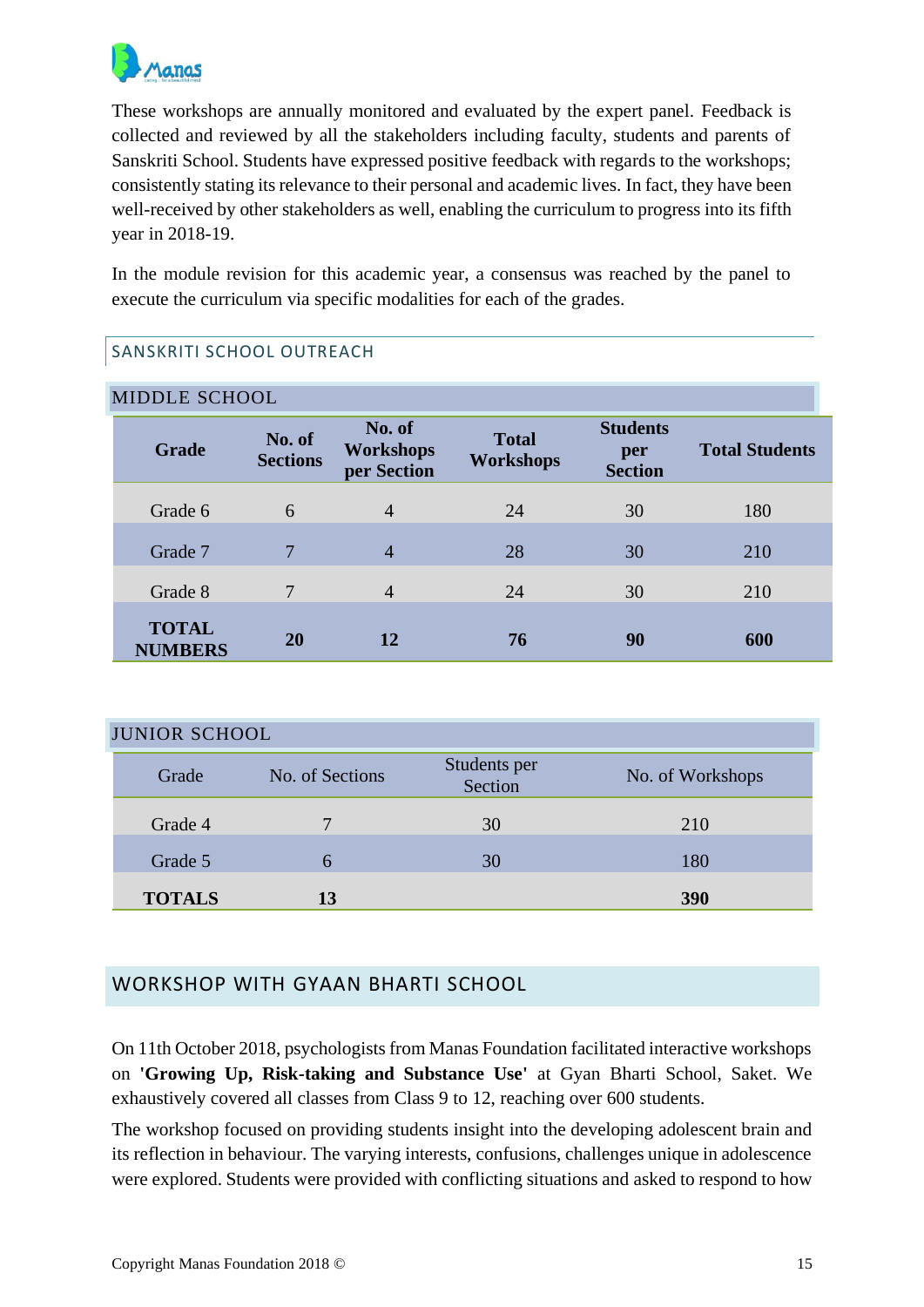

they would handle these different circumstances. Against this backdrop, the psychologists guided a discussion on temptation, with an emphasis on substance abuse. The workshop concluded with strategies to help oneself and others in situations of risk.

The school held a positive attitude toward providing spaces for students to address challenges to their mental health and allowed for a dialogue to be created around students' psychological and socio-emotional wellbeing.

#### <span id="page-16-0"></span>WORKSHOPS WITH MOTHER'S INTERNATIONAL SCHOOL

When caring for the safety and well-being of children, it is important to build the strength of the student-teacher-parent relationship. By providing consistent messages in school and at home on open communication, safety and support, a child's perspective can be developed in a secure, well-informed and proactive environment.

With this perspective, on  $16<sup>th</sup>$  and  $19<sup>th</sup>$  January 2019, workshops were organized for the students of Class 5 students of Mother's International School and their parents on the topics of '**Safe & Unsafe Touch and Bodily Autonomy'**.

These workshops focused on creating body awareness and normalizing the various bodily changes that children go through at this age. Various multimedia resources were used in order to sensitize the students on safe and unsafe touch and establishing an understanding of personal space, boundaries and consent. It was observed that children were sensitive and aware about the themes that were being discussed. They were able to identify safe and unsafe touch and share certain insights around safety. The workshop was concluded with discussions around how the students can keep themselves protected and safe, and what they can do in situations that might be unsafe.

As a follow-up of the students' workshop with the children, an interactive session was held with their parents to discuss and further the learning's from the student session. The dialogue was enriched by parents' questions and their desire to learn more on the best ways to talk to their children about safety, mental health, and other difficult topics.

## **CAPACITY BUILDING PROGRAMMES**

<span id="page-16-1"></span>The increase in demand of mental health services requires to be met with an adequate supply of professionals capacitated in the identification and management of mental health concerns. The Manas model includes a capacity building component, wherein frontline workers including health professionals, social workers, teachers and paraprofessionals are trained in counselling skills, and enabled as barefoot counsellors. This allows for availability of services at the grassroot level, with community workers proficient as first points-of-contact regarding mental health concerns.

Our trainers provide comprehensive services related to prevention, identification and redressal of mental health concerns of the target population. Through these technical services, the professionals are better equipped to identify and address mental health needs and concerns of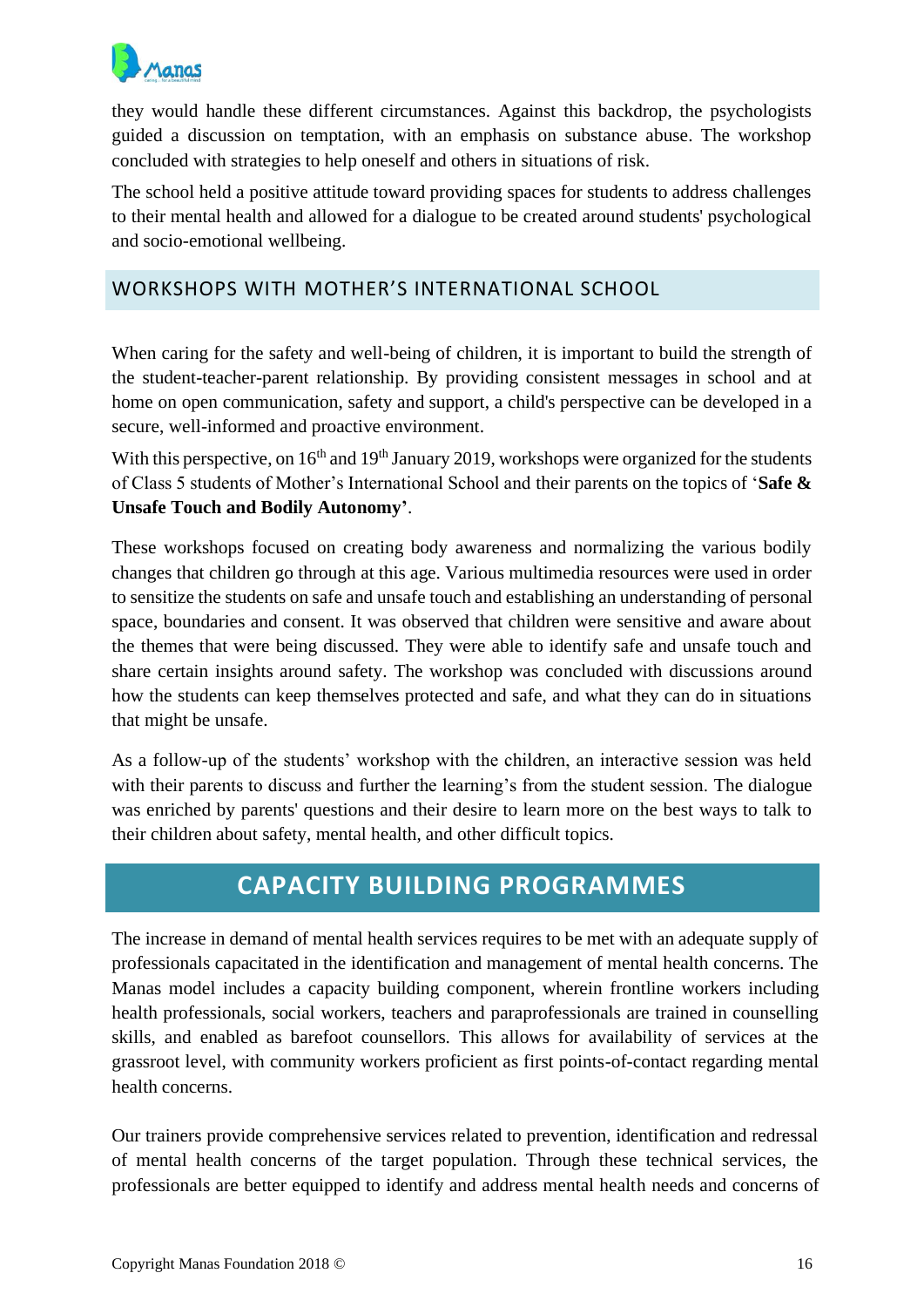

target populations. Through this approach, Manas also builds mental health awareness among all stakeholders within the target community. This psycho-educative process leads to creating an enabling environment for better mental health of the target population.

#### <span id="page-17-0"></span>TRAINING WITH SPUWAC

For custodians of the law, crime prevention and securing confidence of the citizens serves as critical aspects of the core mandate for them. Involving these institutional stakeholders is imperative to breakthrough social and cultural barriers domesticating and shaming violence, especially those against women and children.

The concept of sensitivity is grossly misunderstood by a large majority of police officers; for instance, they may blame women for the crimes against them. These attitudinal and behavioural changes can only be brought about through designing interventions to facilitate awareness and sensitivity. This would allow custodians of the law to view and process crimes, specifically those against women and children, through a safe, unbiased lens.

From time to time in the last one year, on request of the SPUWAC Malviya Nagar, Manas Foundation conducted training sessions for their staff members with focus on interview skills backed by principals of counseling and mental health when working cases of abuse and violence w.r.t women and children. The participants enthusiastically contribute to the workshop by sharing their thoughts and experiences.

## **OPD SERVICES**

<span id="page-17-1"></span>The services we provide at our Out-Patient Department are oriented towards optimizing potentials, and preventing mental health concerns from occurring or increasing in severity.

#### <span id="page-17-2"></span>PSYCHOMETRIC AND PSYCHO-DIAGNOSTIC ASSESSMENT

Psychometric and psycho-diagnostic assessments with outpatient and referral clients are an integral part of Manas' mental health services. These services play an essential role in assessing intellectual and emotional functioning and guide clinicians in understanding psychological difficulties. It also helps in clarifying symptoms, conceptualizing and initiating therapeutic interventions, and mapping out management plans. Manas uses **standardized testing procedures** to understand the intellectual, psychosocial or emotional concerns of the clients. This also extends to understanding the spectrum of issues that may be taking away from the clients' **positive psychological growth**.

The following are the some of the kinds of assessments conducted at Manas Foundation:

• **Intelligence (IQ) Testing**: IQ Assessment includes performance and verbal tasks to measure intellectual ability across tasks and culture-fairness in interpretation. These assessments are conducted using standardized tests for a range of age groups.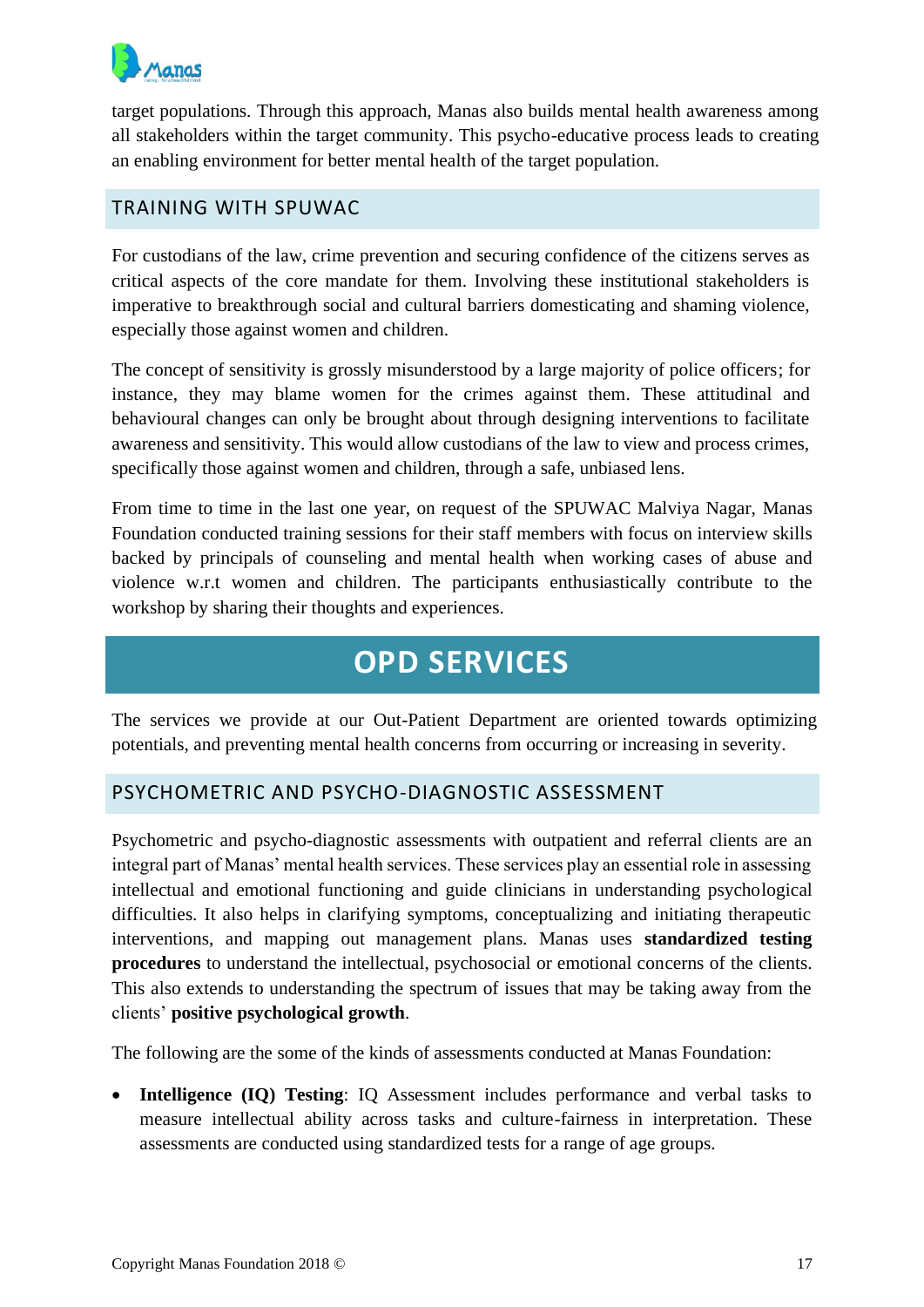

- **Specific Learning Disability**: Specific Learning Disability (SLD) assessment involves administration of tests that tap into the clients' level of difficulty with regards to scholastic and perceptual skills. It assesses attention, language, arithmetic, and perceptual gestalt and accuracy.
- **Personality Assessment**: Personality assessment involves tests including self-report and projective measures that bring out various aspects of clients' traits and characteristics. These are often referred as an aid in self-awareness for clients, or to assist clinicians in gaining insight into the personality patterns of clients.
- **Neuropsychological Functioning**: Neuropsychological assessment is administered to clients with symptoms that reflect brain damage or degeneration. Several subtests are conducted in order to gauge neuropsychological variables pertaining to the frontal, parietaloccipital, and temporal lobes.
- **Psycho-diagnostics**: Psycho-diagnostic assessments assist in clarifying diagnoses for clients who report or demonstrate behavioural or psycho-emotional patterns reflective of mixed symptoms. Psychological disorders such as depression, anxiety, schizophrenia, and personality disorders, among others, are screened as part of diagnostic assessments. Standardized screenings, self-report, and projective tests are administered following a detailed clinical interview and history taking session. Due consideration is given to personal and contextual factors. Psychiatrists often refer clients prior to prescription of medication or alteration of dosage.
- **Career Guidance (Aptitude and Interest Assessment)**: Career assessment is a comprehensive process involving detailed interviews, aptitude testing, interest assessment, and self-disclosure activities. These assessments form an understanding of career conceptualizations, future orientation, primary traits, career-personality, perceived career strengths and obstacles to career and value systems. The career report brings out the match between the three key areas: **interest, aptitude and personality** and provides specific recommendations. Interactive report sharing sessions are often a follow up of career assessment, wherein the client and key family members are briefed on findings and engaged with for the road ahead.

#### <span id="page-18-0"></span>PSYCHOTHERAPY AND COUNSELING

Manas psychologists practice the **psychosocial model of therapy**. This approach looks at the individual's growth within the context of their environment. Part of the effort is to destigmatize mental health services within the mindset of clients and their families. Psychologists work with individuals and groups to address psycho-emotional issues arising in the context of family and relationships to co-create solutions. We aid individuals in utilizing their intrapersonal and external resources to alleviate distress and create greater well-being through counseling and psychotherapy. Therapeutic interventions are conducted following **standardized procedures, ethical protocols** and ensure the comfort of the client.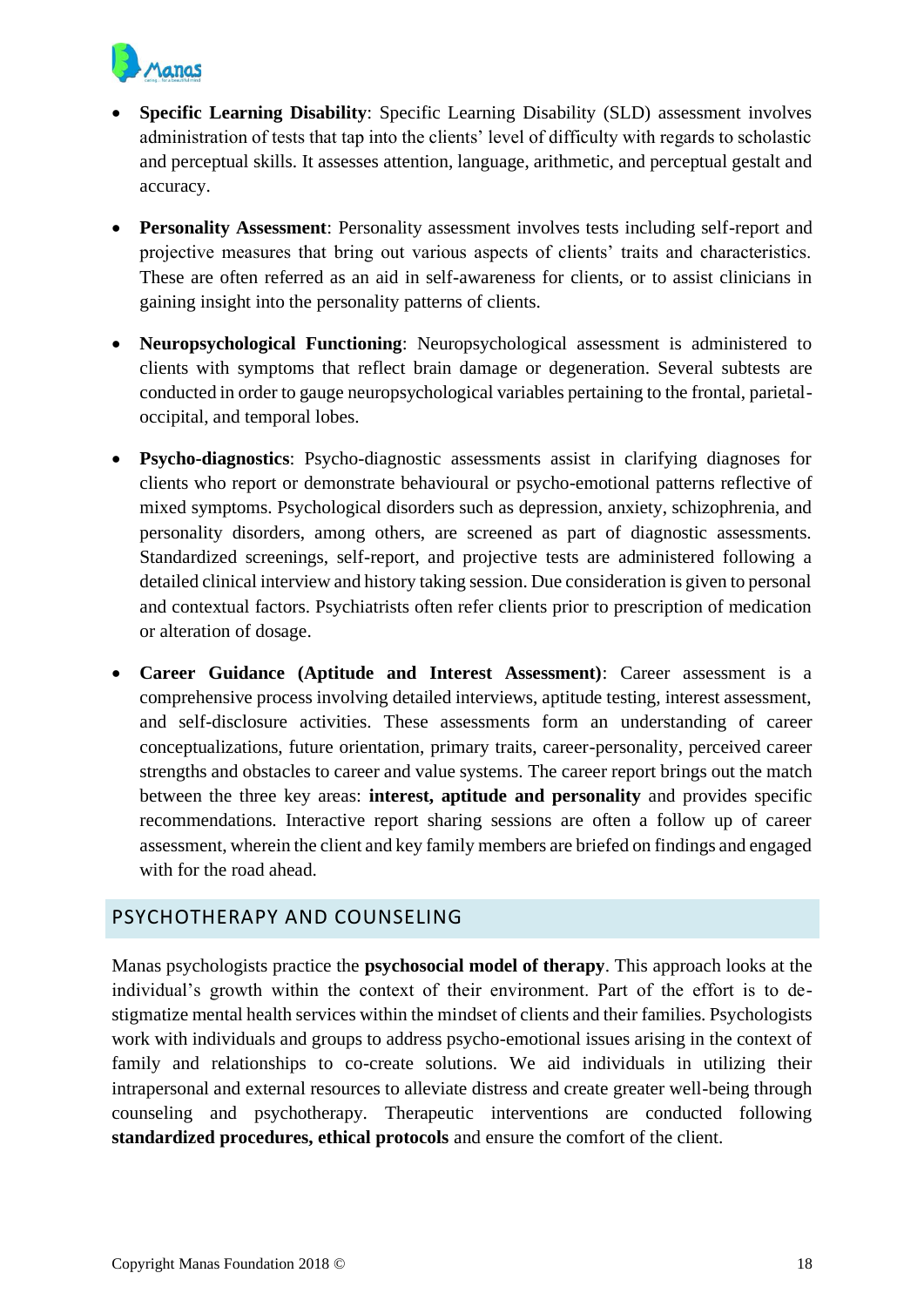

#### **Individual Counselling**

For a variety of emotional difficulties and mental illnesses, counselling and psychotherapy is provided to aid clients in addressing immediate concerns while inculcating a well-being orientation for the long term. Individual management plans are prepared for clients based on assessed concerns and specific contextual elements. These ensure redressal of immediate concerns and crisis-intervention, followed by goal-setting towards the development and enhancement of coping skills.

#### **Family Counselling**

Psychological disorders and difficulties are often a function of familial and relational issues. Family therapy is usually applied in cases where conflicts arise within families due to unhealthy relationship or communication patterns. Family members and/or significant others are included in the therapeutic process to understand and address concerns. They may also assist in the recovery and rehabilitation of individual clients. Family therapy aims at empowering the individual and the family in greater autonomy, positive reintegration into healthy patterns of living, and intrapersonal and interpersonal interactions.

#### **Career Counselling**

Manas conducts career counseling to help adolescents and young adults manage confusion and stress during career planning. During this time, psychologists deal with various issues to simplify the decision-making process and career choices for young adults. These may include family/peer pressure, unrealistic aspirations, evaluation apprehension, indecision and selfesteem. Career counseling incorporates a focus on self-awareness, like interests, abilities, traits and values to bridge gaps in these areas, and align expectations of the young adults and their families with achievable targets. This is carried out while maintaining a focus on the inherent positive potential of the individual. Guidance regarding information on specific professional options is also provided and young adults are made active managers in choosing suitable career paths, managing career transitions and balancing various life roles.

## **GENDER PROGRAMMES ENGAGING DRIVERS**

#### <span id="page-19-0"></span>CONTEXT OF OUR WORK IN GENDER

Women's safety in public spaces has long been a major social concern in the capital. Statistics indicate that 79% of women in major Indian cities reported experiencing public harassment (ActionAid, 2016). The threat of experiencing gender-based violence and harassment deeply affects women, limiting their participation in society and fundamentally restricting their mobility and access to resources. Additionally, several of these incidents of violence against women have transpired in every form of the massive public transport system including buses, taxis and autos.

Manas ideated on ways to improve women's mobility in the public sphere while addressing fears/experiences of harassment and violence, thereby empowering them. A study found the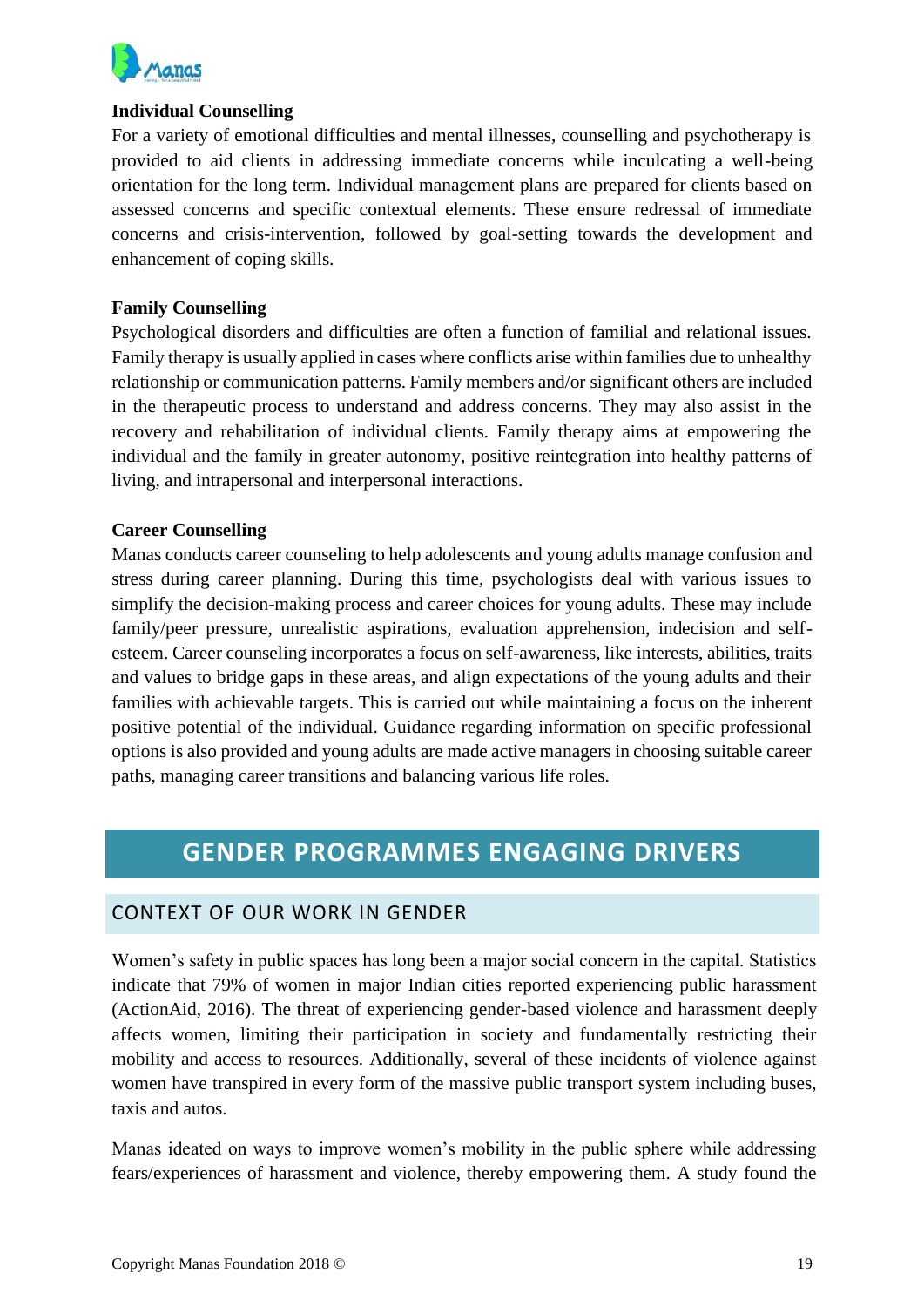

pattern by which women use transport differs from that of men due to their distinct social roles and economic activities. [According to the study,](http://www.stopstreetharassment.org/wp-content/uploads/2011/04/5-13-add-building-safe-inclusive-cities-for-women.pdf) women often "chain" their activities by combining multiple stops and destinations within a single, longer trip as a result of their household and caretaking responsibilities. These factors should be considered so that transport can be made safe and equal in accessibility.

With the aforementioned argument and facts in the backdrop, based on our previous experience and in response to Nirbhaya and a press release issued by the Delhi Transport Department in October 2013, expressing the need to sensitize auto drivers on gender-based violence and their role in reducing the same, Manas Foundation initiated the programme **"Building Bonds**". Building Bonds aimed at strengthening bonds of the partnership between civil society organization, public transport drivers and state public transport department.

Over the years, it has been a journey of exploring and implementing new innovative approaches and path breaking strategies in gender. Today, it is one of the largest programmes in Asia on engaging men to create safe and equal public spaces for women and girls. The initiative is a first-of-its-kind intervention within the urban transport system focusing on gender sensitization. It engages sectors that interact with women as part of their work and thereby addressing concerns of gender inequity and injustice. From a unique vantage point, Manas created a programme that uses psychological principles to enforce long-term attitudinal and behavioural change. With an orientation in mental health, the intervention aims not only at imparting information about gender, but also focuses on behavioural activation.

#### <span id="page-20-0"></span>BARAABARI KI DAGAR, SURAKSHIT SAFAR

A unique partnership between the Transport Department of Government of NCT Delhi and Manas, representing civil society, was created in 2013. Building Bonds was supported by Ford Foundation until 2014 and more than 50000 auto drivers were engaged in this programme. In 2014, Building Bonds caught the attention of **Indraprastha Gas Limited (IGL)** because the programme aligned with its mandate of providing healthy, safe and cost effective solutions to private and public transportation.

In late 2015, Manas Foundation entered into a formal partnership with IGL to scale up the programme and extend its reach to taxi drivers. By the end of 2016, "Building Bonds" reached out to more than 2 lakh auto and taxi drivers and expanded to Noida.

There was a need and opportunity for the programme's goals to be revisited and realigned to its larger goal of bringing gender equality through the provision of accessible and equitable public transportation and it was in 2017 when the programme was reincarnated as **Baraabari ki Dagar, Surakshit Safar**. New approaches for more impactful programming were developed which aimed at-

- Re-engaging drivers on the issue of gender and VAW beyond the one time in-class room training sessions to deepen understanding and knowledge
- Motivating drivers to bring positive change in their personal life apart from professional life.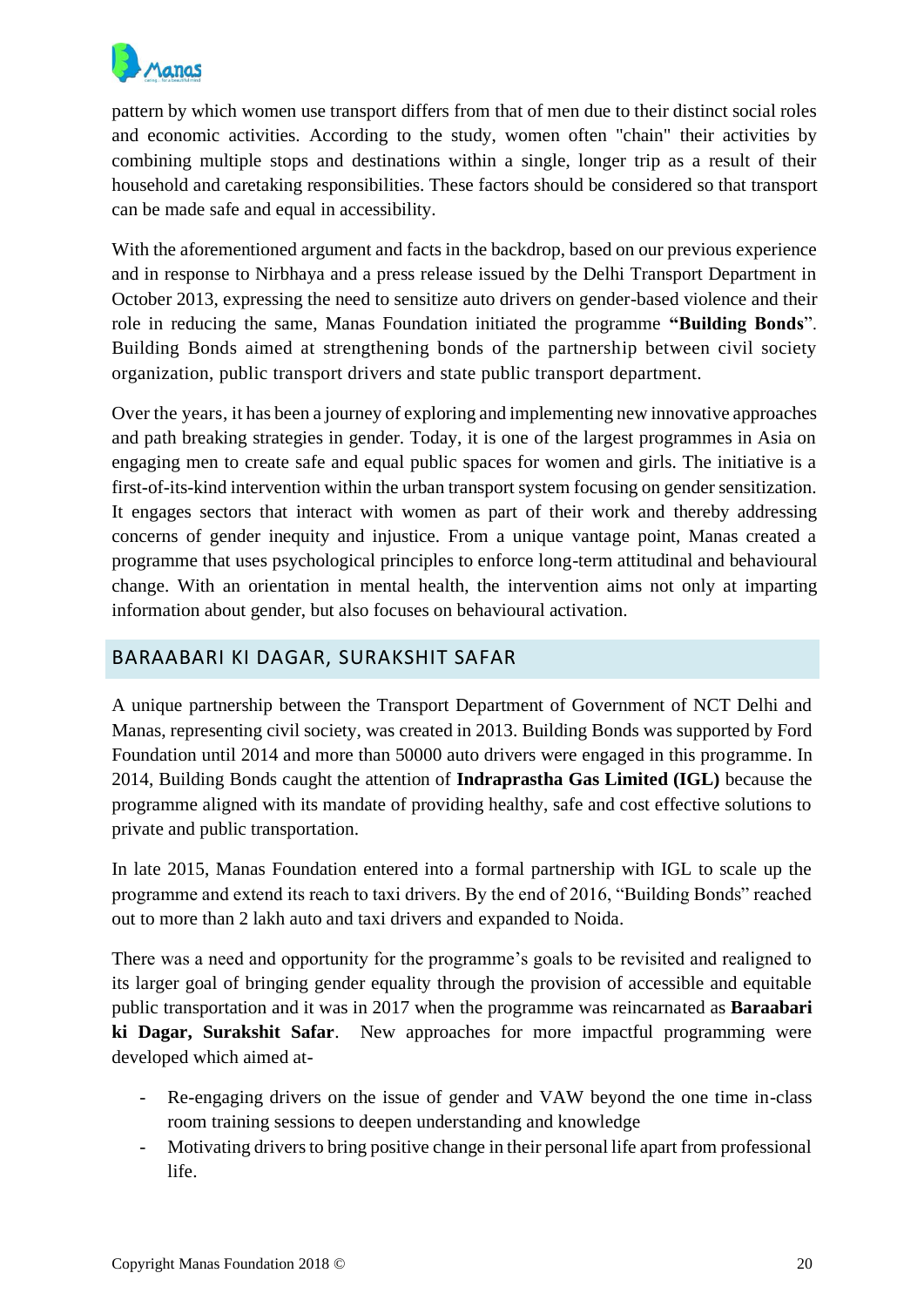

Public awareness initiatives on the issue of sexual harassment of women in public places to encourage by-stander actions.

#### <span id="page-21-0"></span>COMPONENTS OF BARAABARI KI DAGAR, SURAKSHIT SAFAR

Since its inception, the programme has received much acclaim and consistently rated well among drivers, indicative of the programme's efficacy; this has allowed it to become a multitiered intervention. With consistent acclaim received by all stakeholders, the programme has delved to impact the professional and personal lives of commercial drivers and integrate the community on the cause of women's safety. Several strategies have all been established as tools to foster reengagement and improve sustainability of the programme. By taking cognizance of the feedback received during monitoring and evaluation, Manas was able to develop innovate techniques to initiate deep-rooted change. The growth and scale of the programme can be witnessed by not only its demographic and geographical expansion but also in the development of diverse sub-programmes over the years, created to foster engagement.

#### **Training of the commercial vehicle drivers**

The training programme is designed to create a constructive dialogue on gender issues and promote a change in pre-existing patriarchal attitudes and behaviours towards women. A sensitization module was developed under the guidance of experts. The content of the module incorporates psychological principles, providing a unique and broader perspective to the issue of gender. For duration of two hours, an interactive workshop is conducted, wherein; participants are engaged in discussion on various gender-related concepts including definition, stereotypes, violence and laws. Furthermore, helpful attitudes, effective communication and gender sensitivity are discussed, and participants are provided a chance to reflect on their role in ensuring women's safety at an individual and professional level. The training workshops also involve interactive training mechanisms using activities and audio-visual screening to encourage participative engagement.

#### **IEC Material distribution to brand commercial vehicles as Safe Spaces**

To promote social commitment towards women safety and create awareness amongst the public, an innovative sticker branding as a safe space for women is carried forward with the vehicles. Post training, the IEC (Informative Educational Communication) material including stickers, letters and torans designed for all commercial vehicles are distributed to the participants. Branding of the vehicle highlights the involvement of the drivers in the campaign and spreads messages of respect to women and gender equality.

#### **24\*7 Helpline**

The helpline is a 24\*7 telephonic service for the commercial vehicle drivers to provide them with the opportunity to 'troubleshoot' challenges faces in situations on gender discrimination and seek advice to engage in gender-sensitized behaviours in their professional and personal lives. The helpline is aimed to provide guidance on need based services to women facing challenges of gender discrimination.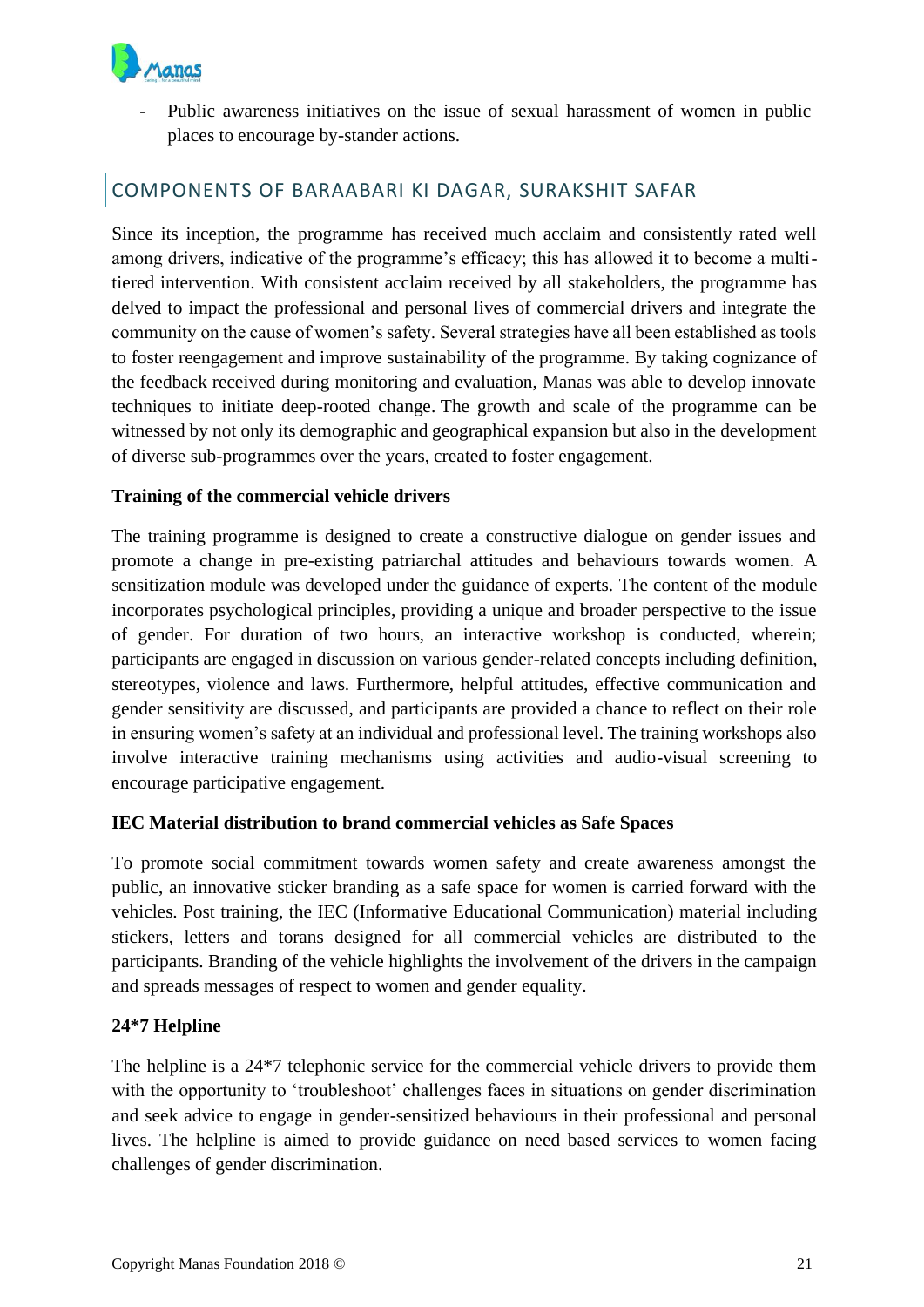

#### **Home Visits**

To supplement the gender equality training and assess the application of learning in the household, informal home visits are conducted. This was initiated alongside the training in 2014 in order to deepen the understanding of gender; discussions are extended to the drivers' personal life.This not only provides Manas with insight into socio-economic and educational background of drivers but also the chance to witness the first-hand impact of the training.

#### **Daughters of Delhi: The Scholarship Programme**

The scholarship scheme is an extension of the 'Baraabari ki Dagar, Surakshit Safar'. It aims to translate the gender sensitization learning imparted during training into personal practice. Positive actions towards gender-equal relationships are incentivized with rewards and scholarships given to the girl-child of the drivers. Two scholarship schemes have been introduced in the year 2017-2018; one for daughters of drivers studying in classes 9th and 11th, to reduce school dropout. Furthermore, based on the drivers' adherence to previously set indicators of pro-gender norms, socio-economic status and academic performance of their daughters, 20 candidates are selected for a scholarship for vocational skills training.

#### **Safe Gaadi ka Next Stop Over**

With the aim of continuing and expanding the dialogue on gender issues, drivers displaying gender sensitive behaviour are invited to participate in discussions held on a WhatsApp group. In addition to this, driver cohorts are created and informal interactions are organized to foster further engagement. Through these interactive platforms, drivers are encouraged to document and exchange stories, provide interesting anecdotes, convey personal challenges regarding gender, spread awareness and discuss the progress of the curriculum with the Manas team.

#### **Mobile Application called Safe Gaadi**

To maintain interaction with the previously trained commercial drivers, Manas formulated an Android-based; user friendly software application (app) termed 'Safe Gaadi'. Users are provided deeper understanding of gender-related issues, primarily gender equality, and are expected to reflect this understanding in their family and community. To facilitate an interesting learning process, the app includes the quizzes, multimedia content and interactive features that motivate drivers to engage in practices that respect women, thereby establishing safe and equal public spaces for women.

### <span id="page-22-0"></span>HIGHLIGHTS FOR 2018-2019

#### **Expansion of Gender-Sensitization Programme to Gurugram**

'Safe Gaadi', a campaign to make Gurugram a safe city for women was expanded to the region as of 29<sup>th</sup> May, 2018. A landmark initiative was launched in making public transport safe for women. The programme was established in partnership with District Administration, Gurugram and with the support of IGL for ensuring women safety in the public transport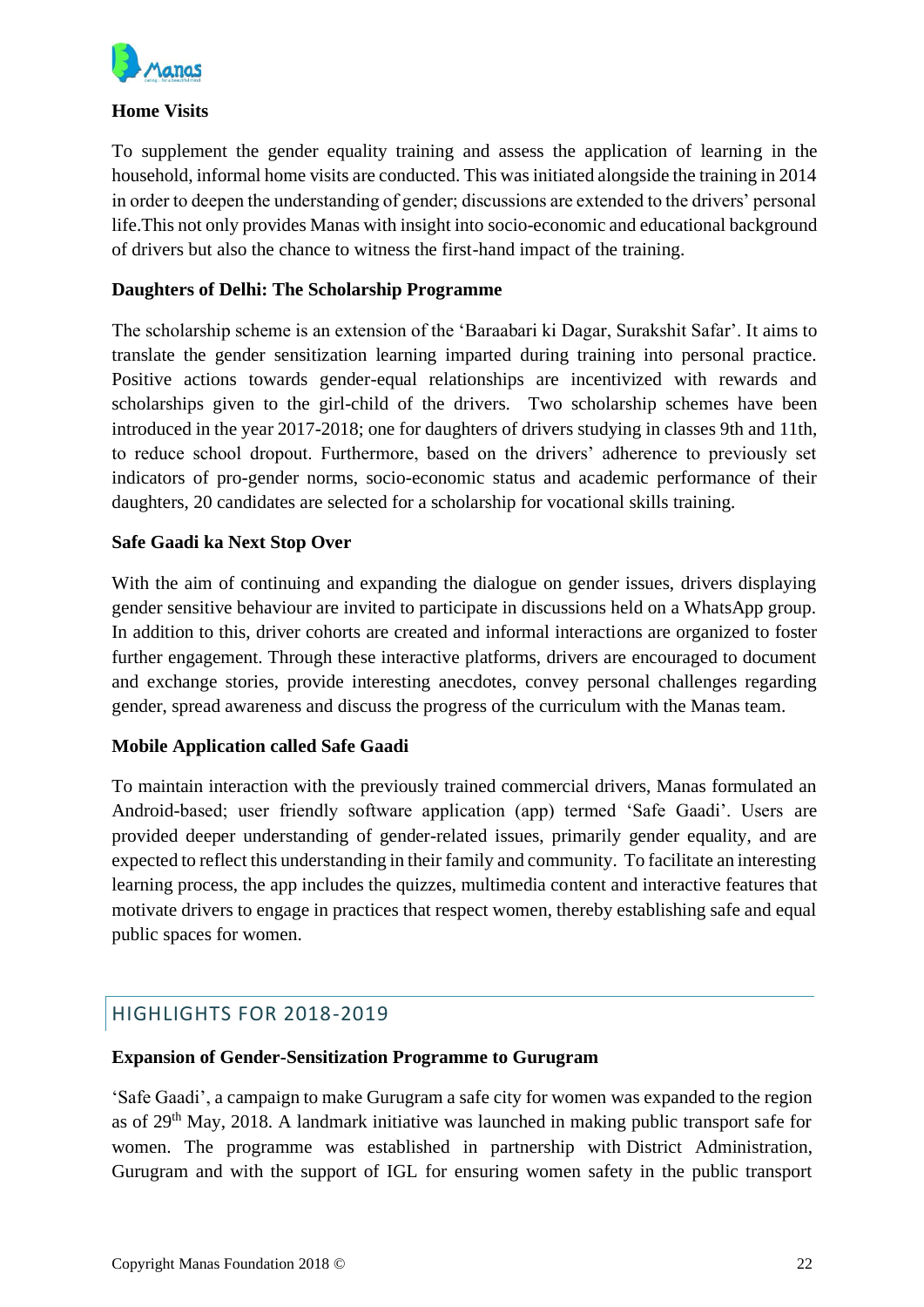

systems. An event was held at the Meeting Hall, DC Office, Gurugram with the Chief Guest, Sh. Vinay Pratap Singh, IAS, Deputy Commissioner, Gurugram inaugurating the event along with Sh. E.S. Ranganathan, Managing Director, IGL and other senior officials of the district administration. The launch of the programme was highlighted as an important milestone in the journey of the gender sensitisation programme. The Safe Gaadi programme was explained to the audience as an initiative in which in which all commercial vehicle drivers of Gurugram (including bus, auto and taxi drivers) will be engaged in gender sensitisation trainings.

#### **Safe Gaadi ka Next Stopover**

Month-wise themes that were discussed with participants in our informal interactions throughout the year are listed below.

| <b>Month</b> | <b>Topic discussed</b>                                                                               |
|--------------|------------------------------------------------------------------------------------------------------|
| April        | <b>Rising Violence Against Minor Girls</b>                                                           |
| May          | Patriarchy & Safe Touch                                                                              |
| June         | <b>Sex Education</b>                                                                                 |
| July         | Control of women on her body, her choice, her decision can influence on<br><b>Population Control</b> |
| August       | Representation of Women in Hindi Films                                                               |
| September    | Gender discrimination in Print Media                                                                 |
| October      | <b>Street Sexual Harassment and Workspaces</b>                                                       |
| November     | #Me too Movement and Consent                                                                         |
| December     | #Share the Load                                                                                      |
| January      | Unequal division of labour within the household                                                      |
| February     | Dignity March and OBR Day                                                                            |
| March        | Reproductive health and discussion on Menstrual Cycle                                                |

#### **Scholarship Programmes**

• **Daughters of Delhi I:** This year, 379 scholarship forms were received out of which 200 scholarship forms were shortlisted. In an event organized on  $5<sup>th</sup>$  October, 2019 the shortlisted girls were awarded Scholarships in the presence of their proud parents. It was a great moment as our dignitaries from different background motivated and encouraged girls and their parents to aim high and move forward to achieve their dreams.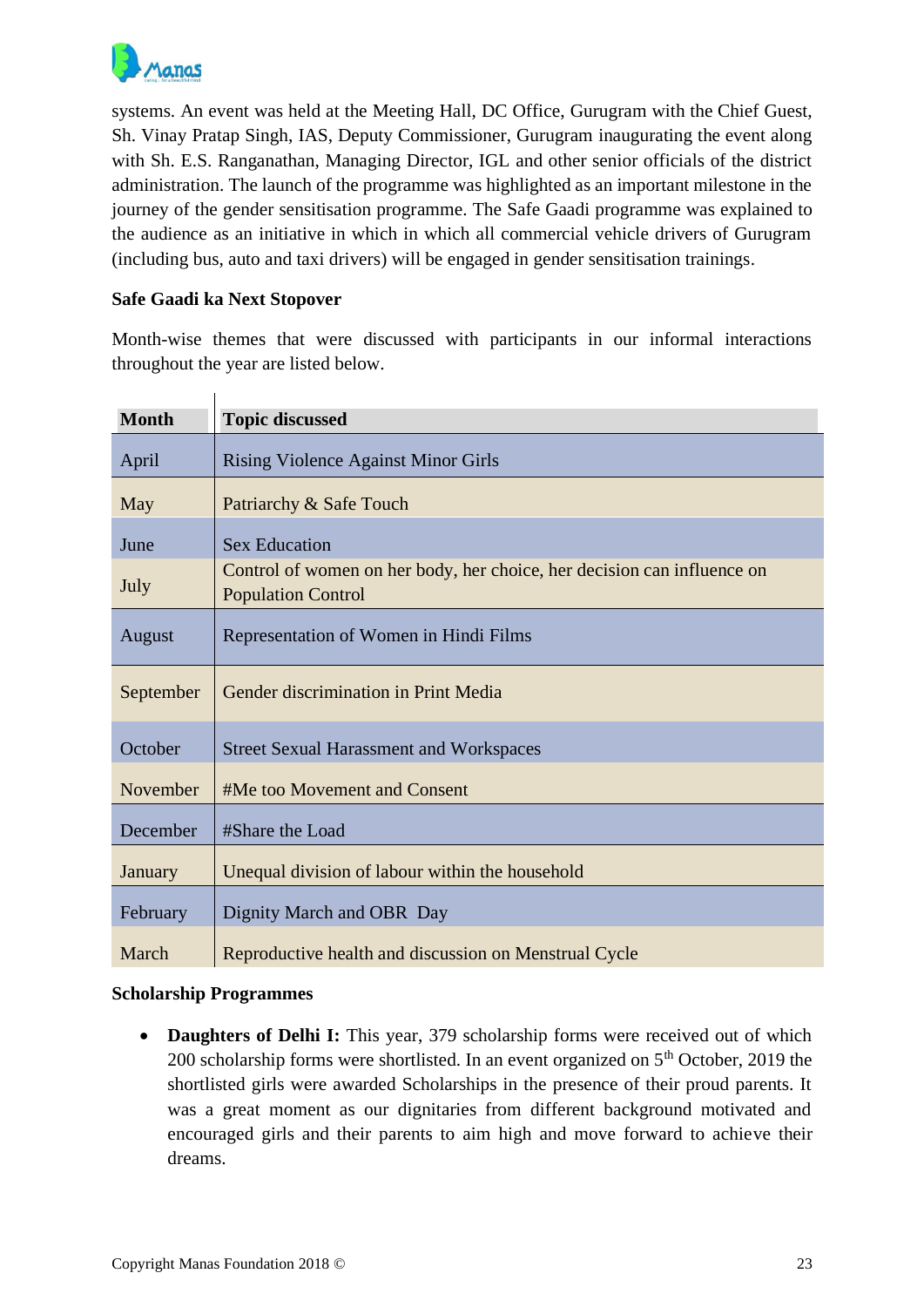

**Daughters of Delhi II:** This year the programme introduced three certificate courses – Data Entry Operator, Dress Designing, and Retail Management. We entered a formal partnership with YWCA (Young women Christian association) and V-Tech to offer girls opportunities of to attain their skills, enhance their employability and empowerment.

#### **Collective Events for Change**

We selected strategic themes and activities to reengage drivers on various social issues and to be active citizens.

- **'Health for All':** On  $7<sup>th</sup>$  April, an event marking World Health Day was held by the drivers and the team with the slogan '*Health for All'*. Its focus was to emphasize the importance of healthcare and related gender disparity. Systematic hurdles for women in access to adequate and safe healthcare were highlighted. The worsening situation of women was discussed vis a vis facts about the child marriage rate, mortality rate and life expectancy of women, and the skewed sex ratio in the country.
- **Protest at Parliament Street:** On 15th April, Manas Foundation team was present at the protest at Parliament Street against the brutal rape and murder of 8-year old Asifa in Jammu and Kashmir. The team reached the protest site with handmade posters denouncing the act and demanding justice from the government, and strict punishment to the culprits. Along with other organizations, Manas took a strong stand against violence against women.
- **World Mental Health Day:** To celebrate Mental Health Day on 11<sup>th</sup> of October, trainers conducted awareness training with participants. The team discussed the importance of mental health and the stressed faced by commercial drivers due to his profession. Participants were told how they can recognize stress and adaptive coping strategies to manage stress.
- International Day of Girl Child: October 11<sup>th</sup>, International Day of the Girl Child, was celebrated by the trainers at their training centres. With an objective to increase awareness about the opportunity for girls and to discuss about gender equality discussion were conducted around access to education, nutrition, legal rights, and medical care for young girls. After the discussion, participants were asked to write a note for their daughters and they were asked to share the note with them.
- **#MeToo Campaign:** The team is proud to have participated in the #MeToo movement, organized at Rajiv Chowk on 22nd November, 2018 by One Billion Rising. Manas Foundation and commercial vehicle partners attended the event, displaying their commitment to the cause of the movement.
- **Children's Day Special**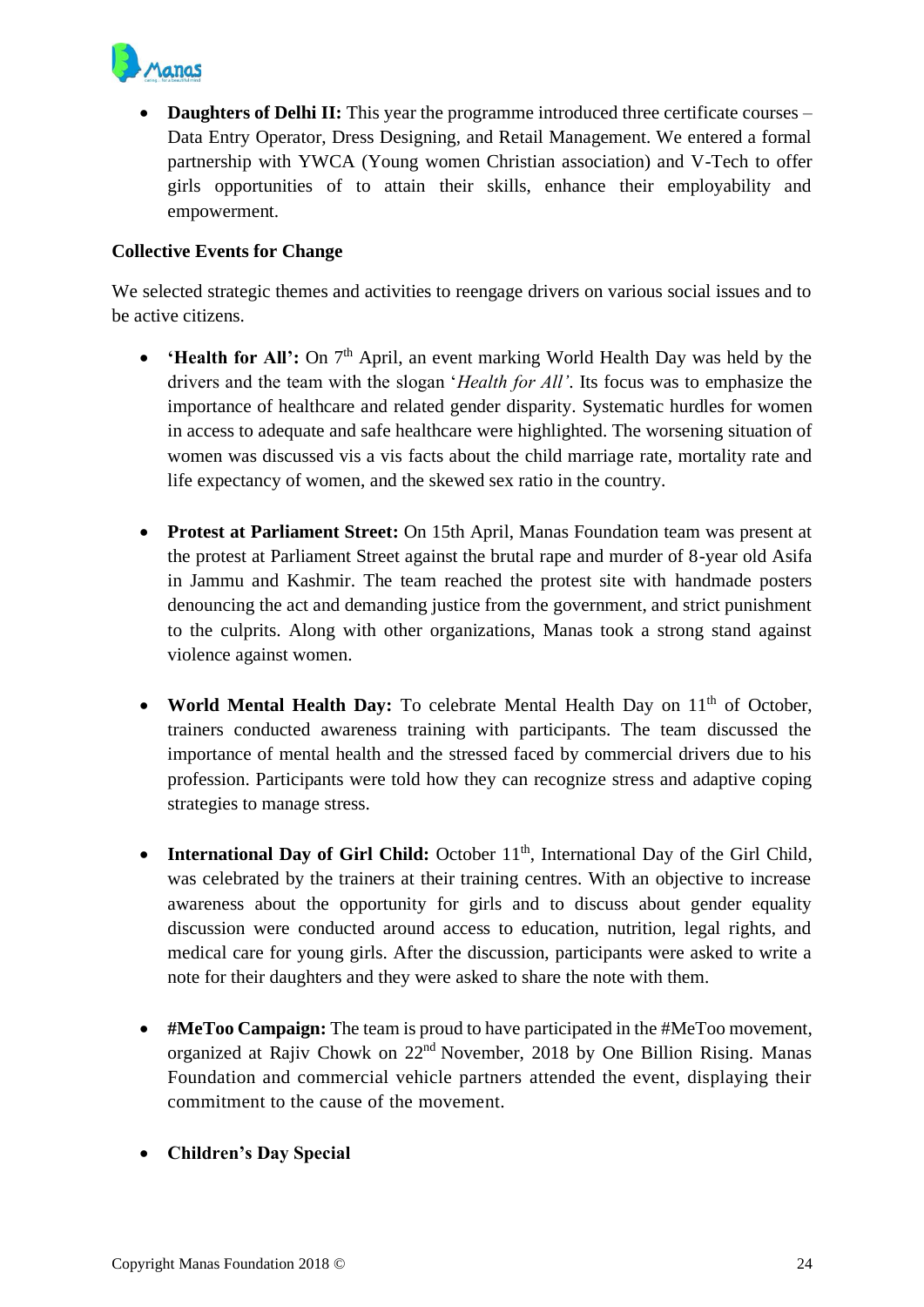

Manas Foundation celebrated Children's Day at Sarai Kale Khan Centre. The celebration focused on increasing and spreading awareness of the rights, care and education of children, and connected the theme to gender equality. Trainers discussed the importance of education in the life of girls today, and held an activity in which drivers wrote their thoughts on a paper and shared them with each other.

#### **Safe Gaadi Radio Campaign**

The radio campaign, held  $25<sup>th</sup>-28<sup>th</sup>$  February, focused on creating awareness, providing information about the gender-sensitization programme and the Safe Gaadi app. The campaign was used as a medium to convey to the audience that the app is a platform for anyone to learn about gender and to see the way drivers engage with it.

#### <span id="page-25-0"></span>OUTREACH OF BARAABARI KI DAGAR, SURAKSHIT SAFAR

| <b>City</b> | <b>Auto</b> | <b>Taxi</b> | <b>Bus</b> | <b>Total</b> |
|-------------|-------------|-------------|------------|--------------|
| Delhi       | 40492       | 25812       | 8305       | 74609        |
| Noida       | 3708        | 2763        | 1194       | 7665         |
| Gurugram    | 8453        | 6047        | 867        | 15367        |

#### **Outreach in the Year 2018-2019**

#### **Total Outreach of the Programme since Inception (2014-2019)**

| <b>City</b>  | <b>Auto</b> | <b>Taxi</b> | <b>Bus</b> | <b>Total</b> |
|--------------|-------------|-------------|------------|--------------|
| Delhi        | 283532      | 132653      | 40022      | 456207       |
| Noida        | 16954       | 5145        | 2277       | 24376        |
| Gurugram     | 8453        | 6047        | 867        | 15367        |
| <b>Total</b> | 308939      | 143845      | 43166      | 495950       |

#### <span id="page-25-1"></span>SAFE GAADI: GENDER SENSITIZATION PROGRAMME IN KANPUR

#### <span id="page-25-2"></span>**OVERVIEW**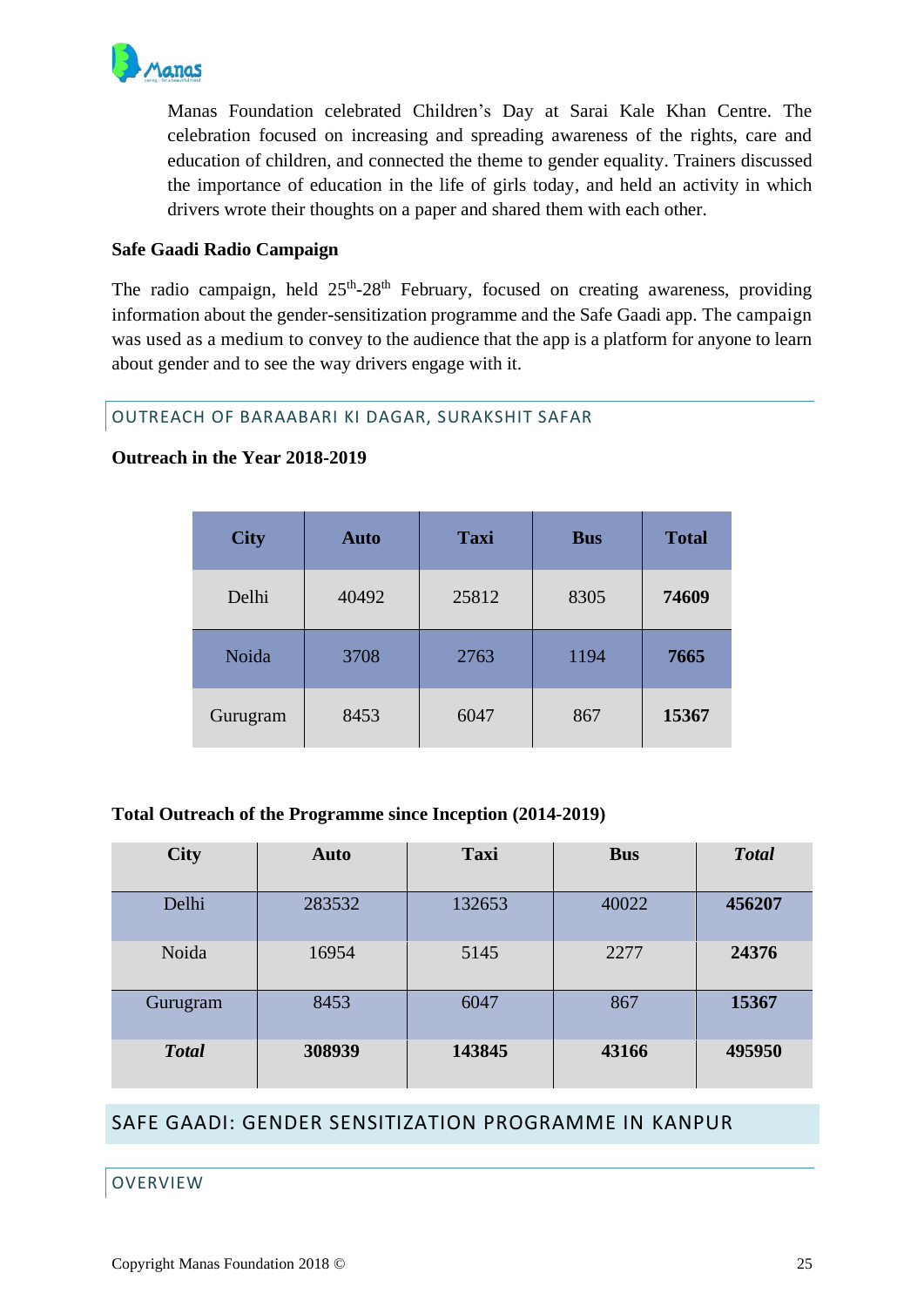

A Times of India report stated that on an average 8 women are raped and 30 abducted every day in Uttar Pradesh. Crimes against women went up sharply between January 1<sup>st</sup> and March 31st in UP in the year 2016-2017. Women feel unsafe in accessing public spaces, restricting their accessibility and mobility. Safety plays a significant role in shaping women's transport behaviour. Institutional changes, including infrastructural facilities including installation of CCTV cameras, approachable roads and amendments in laws preventing violence play an integral role in creating safe spaces for women.

#### <span id="page-26-0"></span>ESTABLISHING SAFE GAADI IN KANPUR

In the year 2019, under the CSR initiative of **Central UP Gas Limited (CUGL**), Manas Foundation expanded its programme to Kanpur district and to work closely with commercial vehicle drivers of Kanpur. In a three-hour gender sensitization training session the drivers coming for the renewal of license and fitness certificate classes at UPSRTC are trained on growing issues of violence against women, gender stereotypes, professional behaviour and stress management.

From January 2019 to March 2019 the pilot phase was conducted through the collaborative efforts of the funding agency, CUGL and the Transport department of Kanpur. We are thankful to CUGL for seeing merit in the programme. Based on a letter received by the Transport Department, Kanpur, highlighting the need for a long-term gender sensitization programme and the positive feedback received about our trainings, we hope to extend and expand these trainings to other populations and regions in the coming time.

| KANPUR PROGRAMIME OUTREACH |                             |                              |                              |                             |                                 |               |                                                |  |
|----------------------------|-----------------------------|------------------------------|------------------------------|-----------------------------|---------------------------------|---------------|------------------------------------------------|--|
| <b>Month</b>               | <b>Training</b><br>Location | <b>Taxi</b><br><b>Driver</b> | <b>Auto</b><br><b>Driver</b> | <b>Bus</b><br><b>Driver</b> | <b>Heavy</b><br><b>Vehicles</b> | <b>Others</b> | <b>Total</b><br><b>Participants</b><br>trained |  |
| January                    | Parivahan<br>Nigam          | 18                           | 81                           | 78                          | 111                             | 285           | 573                                            |  |
| February                   | Parivahan<br>Nigam          | 52                           | 11                           | 16                          | 44                              | 206           | 329                                            |  |
| March                      | Parivahan<br>Nigam          | 3                            | 72                           | 21                          | 50                              | 167           | 313                                            |  |
|                            |                             |                              |                              |                             |                                 |               | 1215                                           |  |

#### <span id="page-26-1"></span>KANPUR PROCRAMME OUTREACH

#### <span id="page-26-2"></span>GENDER SENSITIZATION IN COLLABORATION WITH UBER

<span id="page-26-3"></span>PUBLIC TRANSPORT TO PRIVATE PUBLIC TRANSPORT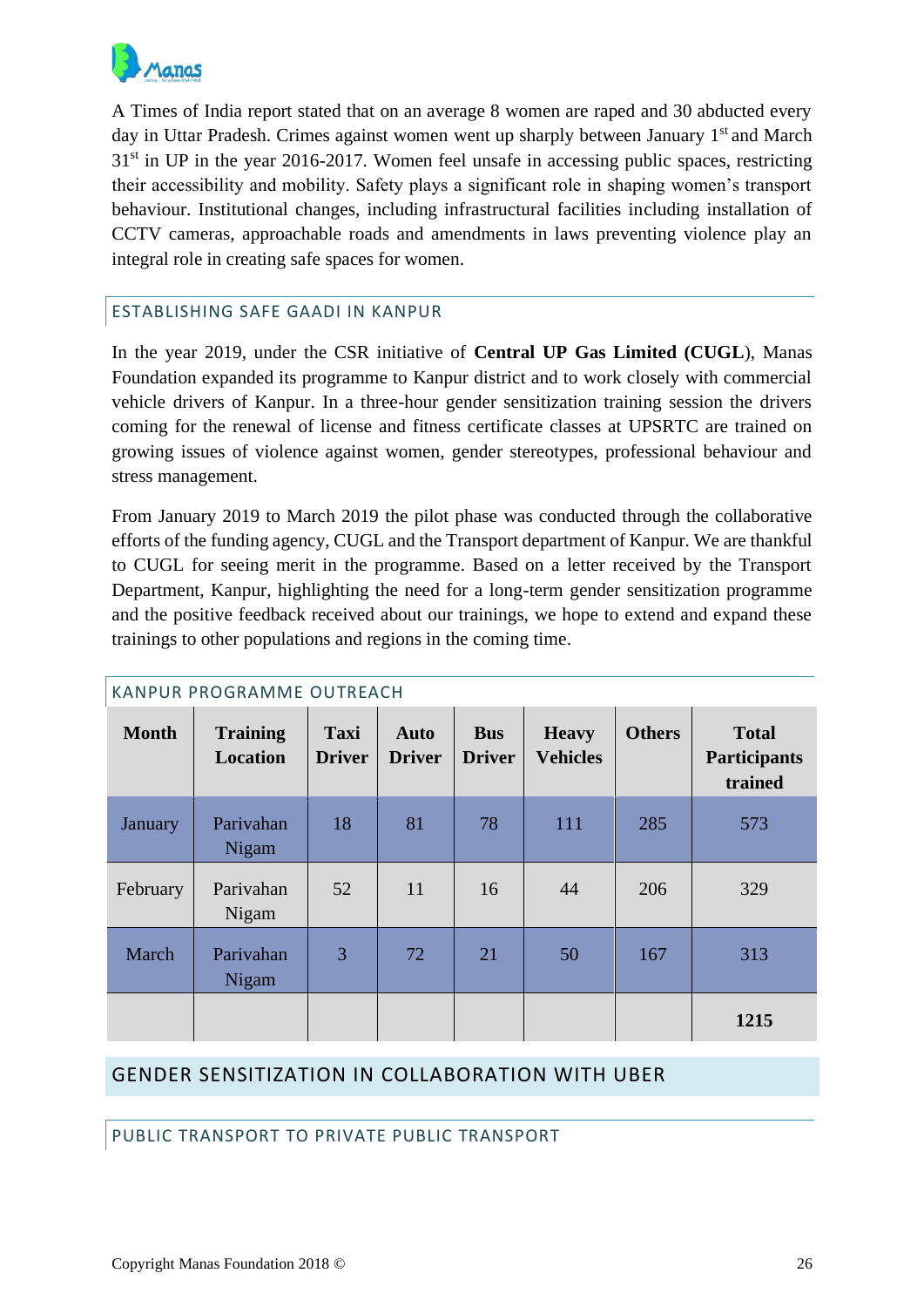

Year 2018 brought with it yet another leap for the gender sensitization programme when Manas entered into partnership with one of the largest private transport aggregator, **Uber India Systems Private Limited**.

#### <span id="page-27-0"></span>NEED ASSESSMENT

Based on the experience with gender-sensitization of commercial vehicle drivers in Delhi-NCR and the concern of women's safety, Manas was approached by Uber for the purpose of gendersensitization of Uber drivers. The population of interest for this assessment comprised of all male driver-partners, currently working in Delhi-NCR and most importantly driver-partners who had received a low rating from female commuters were required to participate in the trainings.

Based on the findings of the assessment, mandatory gender-sensitization in-classroom trainings after joining Uber were recommended.

#### <span id="page-27-1"></span>PILOT PHASE TO ESTABLISHING THE PROGRAMME IN 6 CITIES ACROSS INDIA

In response to the assessment, the pilot phase of the programme was launched in Delhi-NCR, Kolkata, Bangalore and Mumbai, wherein Uber partner-drivers undertook gender sensitization trainings. The overwhelming response to the change and motivation in drivers led to scaling up of the programme in 7 major cities of India; Delhi, Mumbai, Chennai, Bengaluru, Hyderabad, Pune and Kolkata. A formal partnership was established in February 2019, with over one lakh driver partners to be engaged in the programme by the end of the year. It is expected to eventually become an integral part of Uber's onboarding process for its driver-partners.

## <span id="page-27-2"></span>**CORPORATE TRAININGS IN GENDER**

#### <span id="page-27-3"></span>OVERVIEW

Our learnings from implementing one of the largest programmes on creating safe and equal public spaces for women engaging men lead Manas to also work towards creating safe workplaces. Through its in-house developed interactive curriculum on prevention, prohibition and redressal of sexual harassment of women in workplace it has been conducting training programmes for Corporates.

#### <span id="page-27-4"></span>SAFE WORKPLACES: MIDLAND CREDIT MANAGEMENT INDIA PVT. LTD.

With the rise in consciousness of gender equality, we are witness to an increase in the number of women entering the workplace. However, sexual harassment at the workplace continues to affect women's performance and creates an intimidating, hostile or offensive environment for them to work in. With more women coming forward to share their personal experiences of violence, inequality and injustice, establishing a workplace free from sexual harassment has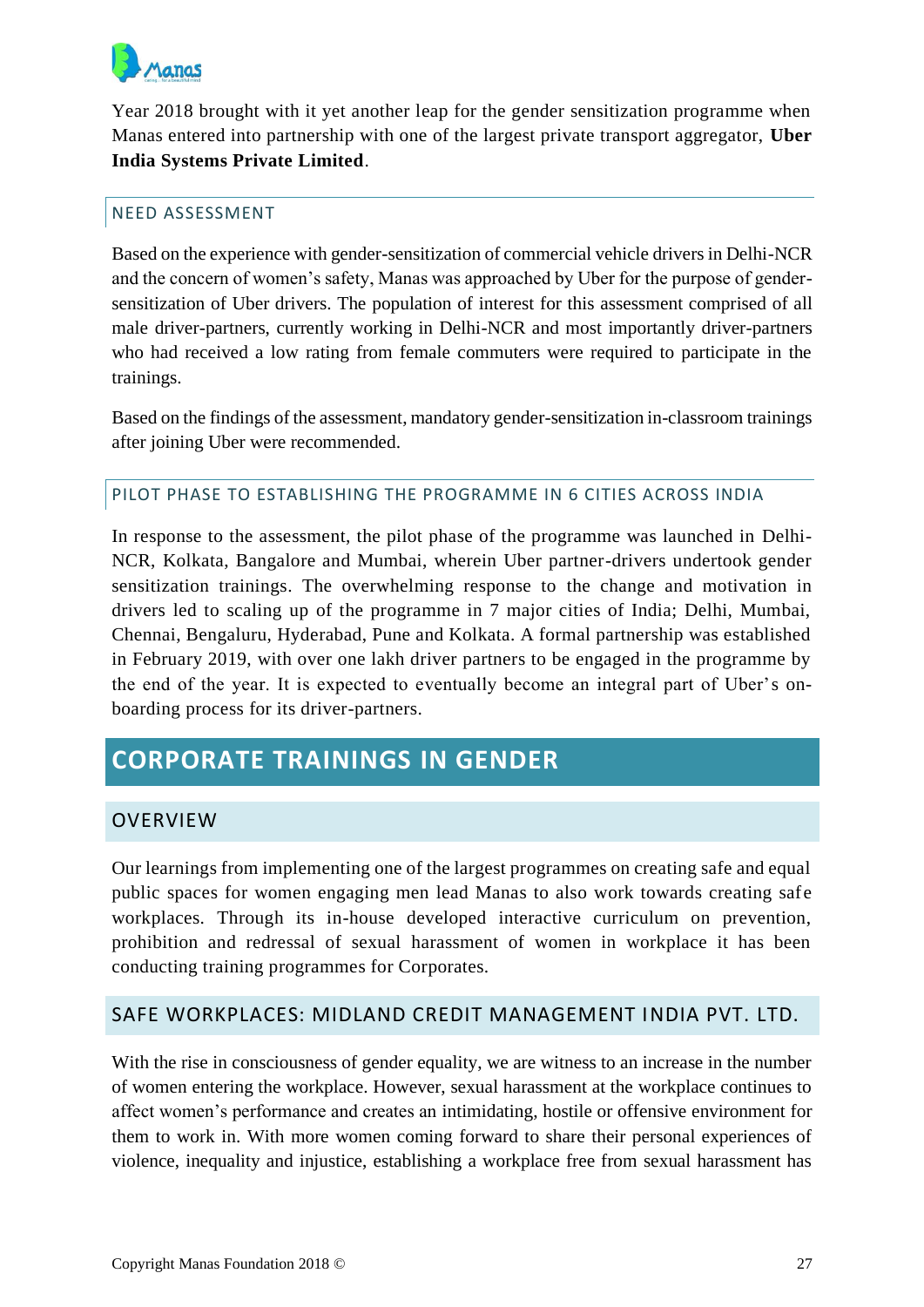

become a top priority for companies and institutions. For this reason, The Sexual Harassment of Women at Workplace (Prevention, Prohibition and Redressal) Act, 2013 (POSH), was enacted to ensure safe working spaces for women and to build enabling environments that respect women.

Manas Foundation with its years of experience on gender sensitization trainings conducted POSH trainings for the staff of Midland Credit Management India Private Limited, a subsidiary of Encore Capital Group. 250 employees of MCM Ltd. were sensitized on the key components of the POSH Act. They were explained the forms and types of harassment in the workplace and the effects on the individual and the organization. The preventive steps organizations have to take while redressing a complaint were discussed. Sessions were ended positively, with trainers asked the participants to reflect on their own contribution in making a healthy workplace and resolved to sustain these changes.

#### <span id="page-28-0"></span>COX AND KINGS

Manas was approached by Cox & Kings to conduct workshops for their staff on gendersensitization. Manas tailored the content for the organization and focused on the following concepts: gender sensitization, professional behaviour and stress management. The trainers engaged taxi drivers through role-play and other interactive activities allowing them to reflect on topics including socially constructed gender-roles, adaptive and maladaptive ways of coping with stress and how it affects their personal and professional behaviour. It was a positive experience that helped them to build the trainees confidence level and improve their socializing skills.

## <span id="page-28-1"></span>**OTHER HIGHLIGHTS IN 2018-2019**

#### <span id="page-28-2"></span>NO TOBACCO DAY IN PARTNERSHIP WITH WHO

Manas Foundation shares its vision of Tobacco control with the WHO. On 31st of May, in celebration of World No Tobacco Day, Manas Foundation hosted an auto rally with a 100 of its gender sensitized auto -drivers to encourage abstinence from tobacco consumption.

A team of trainers, in different locations of Delhi- NCR, were engaged in the process of mobilization. Drivers were approached based on their own usage of tobacco and/or the usage of immediate family members. This was done with the aim to influence change in one's personal life, subsequently emboldening them to spread the message of abstinence from tobacco consumption. Based on their responsiveness towards tobacco abstinence and participation in interactions, **100 auto-drivers** were selected to conduct an auto rally, spreading awareness on the social cause.

To promote social commitment towards a healthy and safe life through tobacco abstinence, and create awareness amongst the public, an innovative hood was fixed on to the auto as a vehicle of change. The auto–drivers**,** who provided consent to participate in the campaign were provided with posters, conveying the ill effects of tobacco consumption and its impact on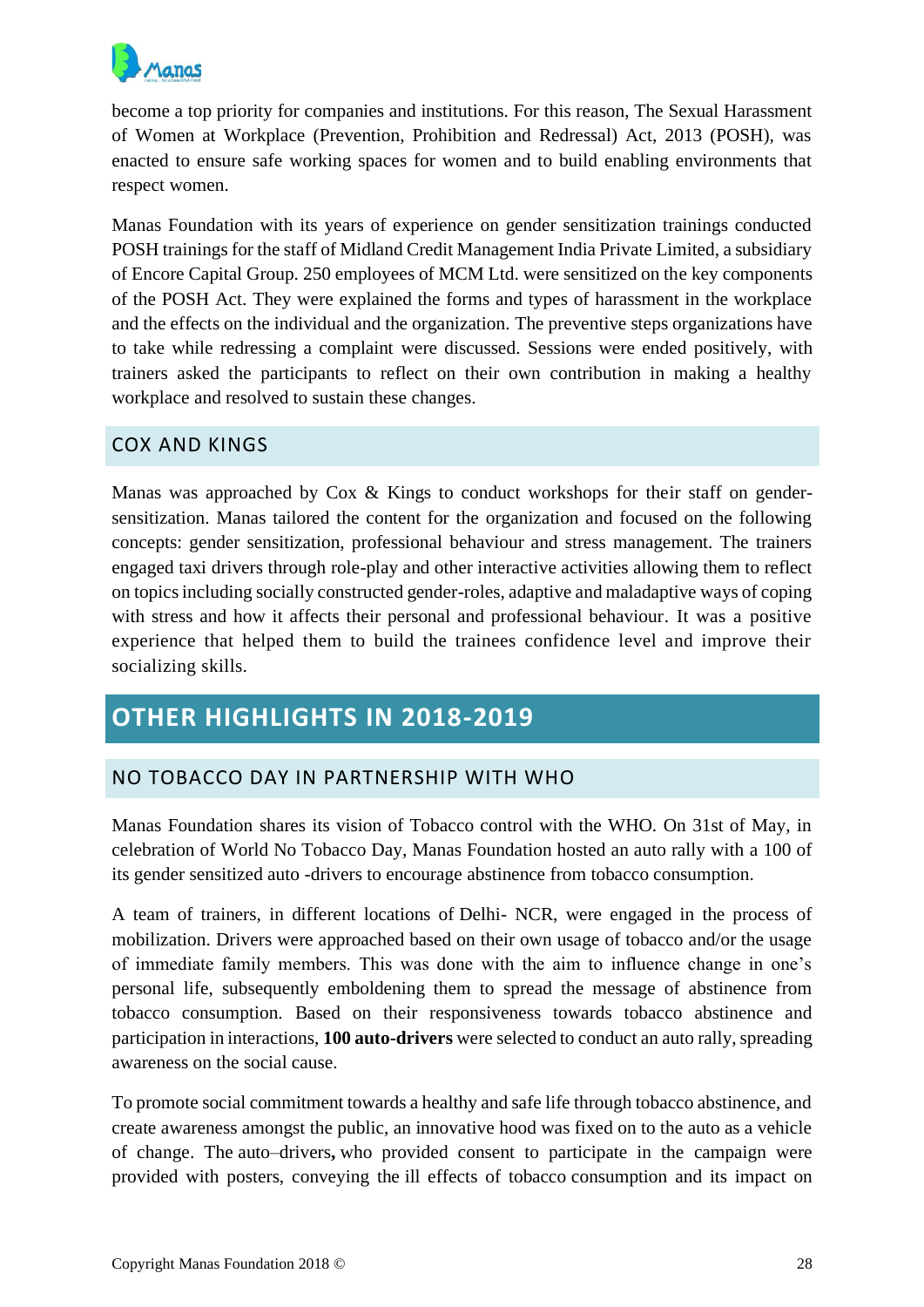

families and their health. In addition to the distribution of IEC material, drivers were gifted mementos in appreciation for their participation in the movement.

#### **Launch**

On 31<sup>st</sup> May 2018 Manas Foundation organized an auto-rally in collaboration with World Health organization at Nirman Bhawan. Over 100 - autos with their hoods fixed with a poster carrying a message against tobacco consumption were flagged - off by Hon'ble Union Minister of State for Health & Family Welfare Ms. Anupriya Patel.

#### <span id="page-29-0"></span>DIGNITY MARCH

Over 5000 survivors of sexual violence travelled through 24 states of India to speak out about their experiences without shame. The 65-day led Dignity March provided a platform for women and children to take ownership of their narratives of abuse and violence.

Manas received the dignity award for our work with victims of abuse and violence in Nirmal Chhaya (a shelter home for women and children) and our large-scale gender sensitization programme that works towards creating safe and equal spaces for women through attitudinal and behavioural change. Manas Foundation will continue to strive towards this change and stand in solidarity with all survivors of sexual violence.

#### <span id="page-29-1"></span>SOCIAL MEDIA

The internet and social media are powerful tools for raising awareness on mental health, gender-related issues and the work done in the field. Consistent updates on events, campaigns and information are continually posted relating to all our programmes. This has allowed Manas to improve its reach and visibility with the online population.

Several of our viewers have connected with us to run stories, smaller campaigns and engaged with our content through Facebook, Instagram and Twitter. Appreciation and recognition of the work we do have been received on all these platforms.

| <b>Platform</b> | <b>Reach</b> |
|-----------------|--------------|
| Facebook        | 22,417       |
| Instagram       | 376          |
| Twitter         | 176          |

#### <span id="page-29-2"></span>STOP WHEN YOU SPOT CAMPAIGN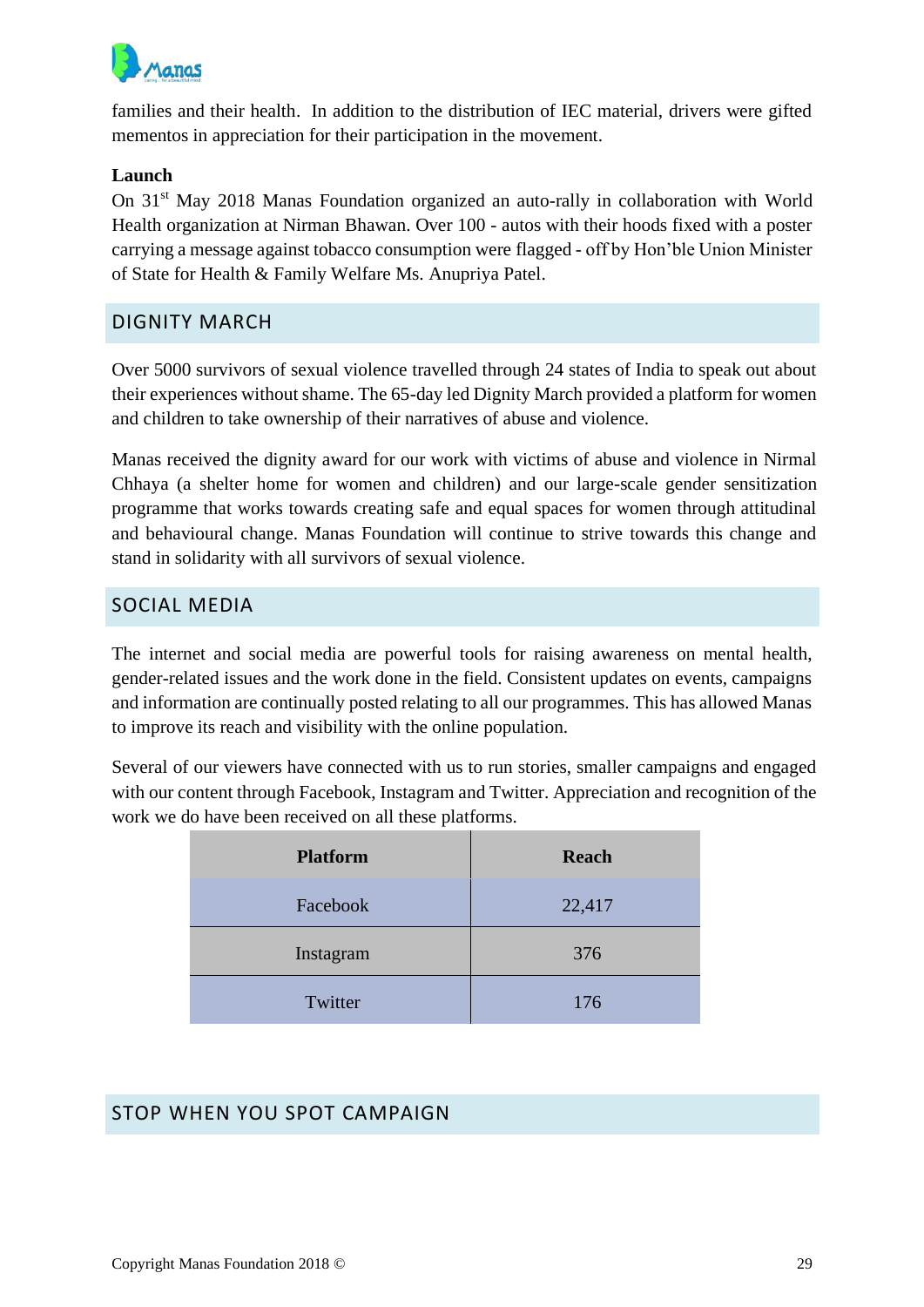

On World Suicide Prevention Day, Milestone Dentsu and Manas Foundation launched #StopWhenYouSpot campaign, to shed light on warning signs and to spot suicidal behaviour to prevent suicide. The campaign comprises of 3 short films, each highlighting certain manifestations of mental health concerns, and urges viewers to spot the signs early to help prevent suicidal ideations from being carried out. The 'slice of life' films thoughtfully portray how the warning signs of depression and suicide lie hidden in plain sight amidst everyday situations. We hope the films will help people spot suicidal behaviour and get professional help on time.

Links:

- <https://www.facebook.com/ManasfoundationDelhi/videos/264797221040369/>
- <https://www.facebook.com/ManasfoundationDelhi/videos/512535942506283/>
- <https://www.facebook.com/ManasfoundationDelhi/videos/2017260265195963/>
- <https://www.facebook.com/ManasfoundationDelhi/videos/880435565483068/>
- <https://www.facebook.com/ManasfoundationDelhi/videos/381039415768997/>

### <span id="page-30-0"></span>MEDIA COVERAGE

A number of new articles and online publications were seen across global media spanning the inception, implementation and events around our mental health and gender sensitization programmes. These were crucial in creating awareness amongst the masses of the efforts towards change. Links to some of these articles are listed.

- [https://www.cityspidey.com/news/6276/gurugram-administration-launches-gender](https://www.cityspidey.com/news/6276/gurugram-administration-launches-gender-sensitisation-classes-for-citys-drivers/)[sensitisation-classes-for-citys-drivers/](https://www.cityspidey.com/news/6276/gurugram-administration-launches-gender-sensitisation-classes-for-citys-drivers/)[https://yourstory.com/2018/11/uber-gender](https://yourstory.com/2018/11/uber-gender-awareness-sensitisation-driver)[awareness-sensitisation-driver](https://yourstory.com/2018/11/uber-gender-awareness-sensitisation-driver)
- <https://campaignbriefasia.com/2018/09/12/milestone-dentsu-and-manas-fou/>
- <https://www.pressreader.com/india/mid-day/20190307/281741270728641>
- <http://thegoodwillproject.in/?p=263>
- <https://www.uber.com/en-TR/newsroom/driving-more-change/>
- [https://www.inventiva.co.in/2018/11/14/exclusive-creating-awareness-and-changing](https://www.inventiva.co.in/2018/11/14/exclusive-creating-awareness-and-changing-mindsets-inside-ubers-gender-sensitisation-workshop-for-driver-partners/)[mindsets-inside-ubers-gender-sensitisation-workshop-for-driver-partners/](https://www.inventiva.co.in/2018/11/14/exclusive-creating-awareness-and-changing-mindsets-inside-ubers-gender-sensitisation-workshop-for-driver-partners/)
- [https://bestmediainfo.com/2018/09/ngos-and-agencies-raise-awareness-about-mental](https://bestmediainfo.com/2018/09/ngos-and-agencies-raise-awareness-about-mental-health-on-world-suicide-prevention-day/)[health-on-world-suicide-prevention-day/](https://bestmediainfo.com/2018/09/ngos-and-agencies-raise-awareness-about-mental-health-on-world-suicide-prevention-day/)
- [https://www.livemint.com/Leisure/dh4nHxciNcwSMt8QAHApCJ/Philanthropy-](https://www.livemint.com/Leisure/dh4nHxciNcwSMt8QAHApCJ/Philanthropy-Money-for-the-mind.html)[Money-for-the-mind.html](https://www.livemint.com/Leisure/dh4nHxciNcwSMt8QAHApCJ/Philanthropy-Money-for-the-mind.html)
- [https://www.youthkiawaaz.com/2018/04/as-mental-illness-continues-to-worry-india](https://www.youthkiawaaz.com/2018/04/as-mental-illness-continues-to-worry-india-ngos-take-the-initiative/)[ngos-take-the-initiative/](https://www.youthkiawaaz.com/2018/04/as-mental-illness-continues-to-worry-india-ngos-take-the-initiative/)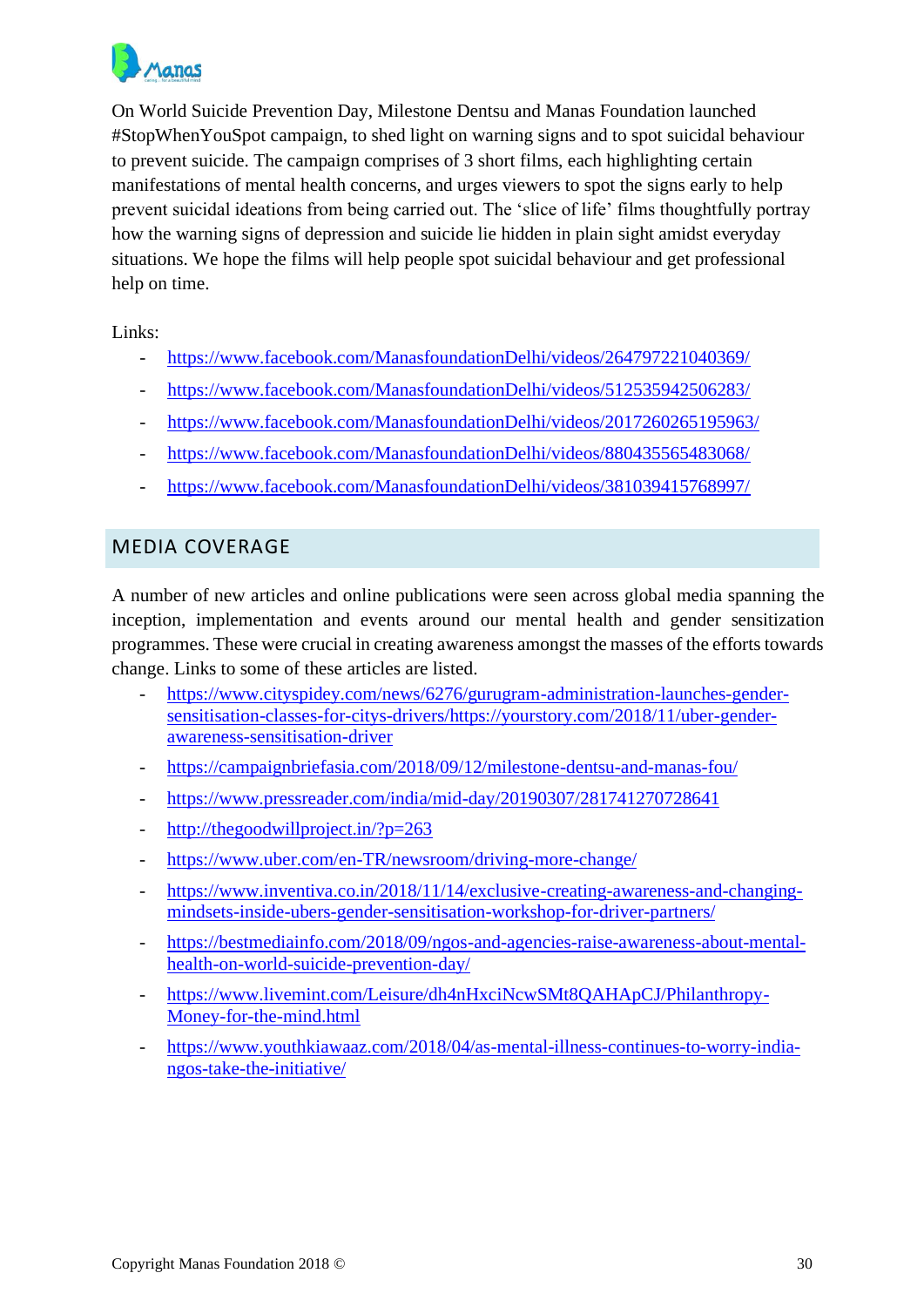<span id="page-31-0"></span>

## **FOUNDING TEAM**

#### <span id="page-31-1"></span>MONICA KUMAR

#### **Managing Trustee & Psychologist**



One of the founding trustees of Manas Foundation and an Ashoka Fellow, Monica has worked extensively in mental health care in both hospitals and communities. She has been bridging the gap between provision and implementation of mental health service by integrating mental health care units in various settings like school structures and custodial care homes. She has been instrumental in defining the guidelines for mental health needs, child care, and protection policies for the Delhi Commission for Protection of Child Rights [DCPCR].

She aspires to co-create a multi-tiered model of recovery for mental illness management and alleviation that are supported by the pillars of accessible and affordable

preventive-promotive-recovery methods. She remains in continuous dialogue with the government and development institutions to build alliances for this co-creation.

She is a recipient of the EdelGive: Social Innovation Honour for her work with underprivileged women, using models of psycho-social rehabilitation and care. She serves as a member of the State Child Protection Society on one of the boards of the Department of Women and Child Development [DWCD], Delhi and is a member of the governing body of the Integrated Child Protection Scheme [ICPS]. Monica is an alumnus of NIMHANS with an MPhil. In Medical and Social Psychology.

Monica has worked with distressed populations including children and women afflicted with sexual/emotional/physical abuse and violence, juvenile delinquents, and trafficked children. Leveraging her diverse repertoire of skills and knowledge, Monica is now using unconventional mental health approaches in engaging men to create safe spaces for women. Along with the Manas team, she has been successfully implementing training and creating support systems for drivers of public transport in an attempt to create safe and accessible travel experience.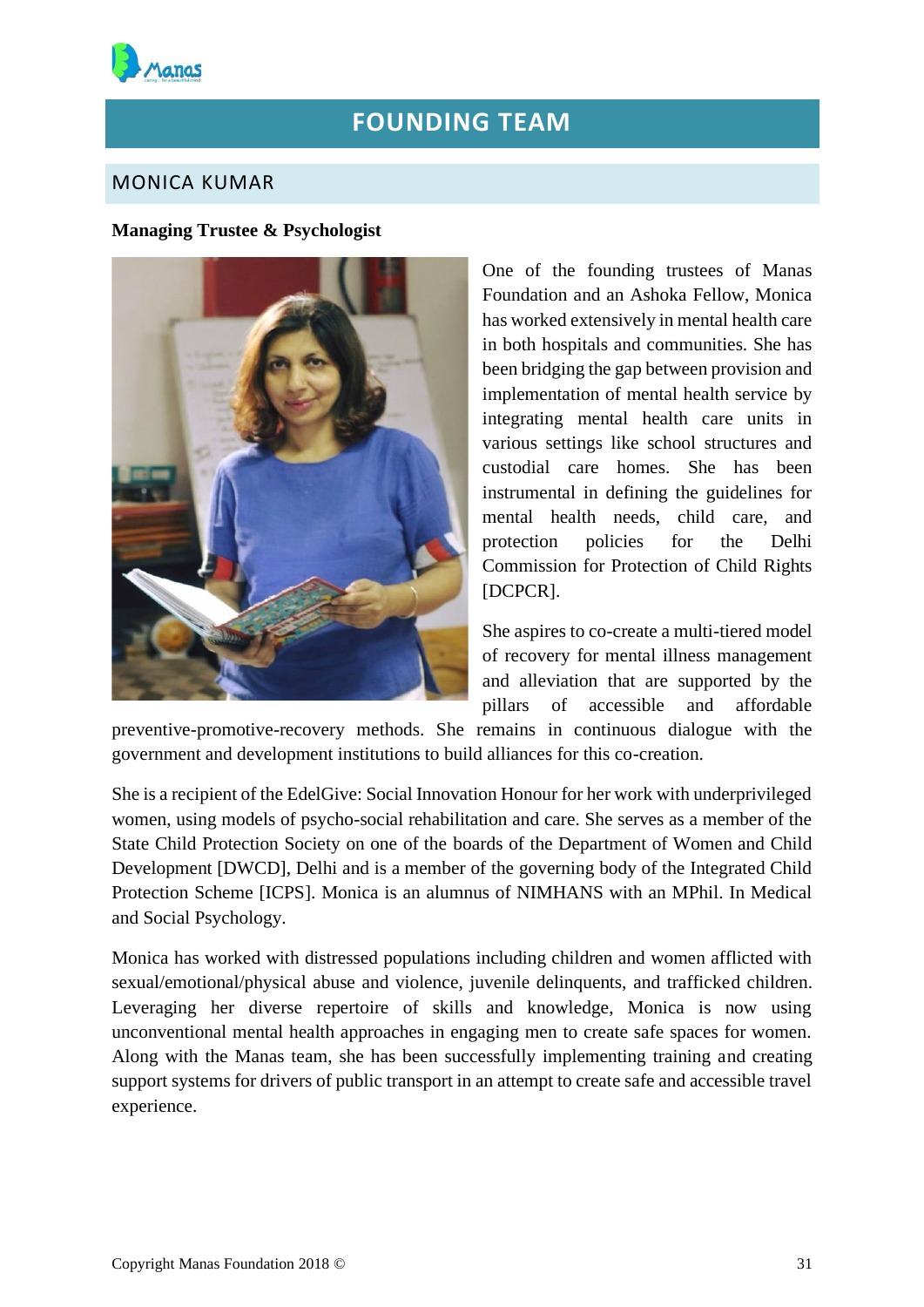

### <span id="page-32-0"></span>NAVEEN KUMAR

#### **Trustee & Psychologist**

A psychologist by choice and wanderer by nature, Naveen Kumar is one of the founding



trustees of Manas. He has over 20 years of experience in providing mental health inputs to individuals and disadvantaged groups through his clinical practice and community outreach projects. He has been instrumental in conceiving the idea and process behind the key target interventions implemented by Manas to promote well-being and positivity for many vulnerable and volatile communities.

Naveen's association as alumni of IMT Ghaziabad and Campus Law Faculty, Delhi University helped him build his understanding of the corporate and legal worlds. As his core area of interest, this experience enables him to effectively

provide mental health care required for issues related to work situations, environmental stress and personal and professional relationships.

His work is highly appreciated and recognised in the field of individual therapy, especially with marital problems, and resistant psychological issues of obsessions and addictions. He switched to psychology in 2000 and completed his Masters and training as a psychologist to follow his keen interest in human behaviour and the principles governing it.

#### <span id="page-32-1"></span>DR. AMIYA BANERJEE



#### **Trustee & Psychiatrist**

Dr Amiya Banerjee practices out of Greater Noida and has been a Consultant psychiatrist at VIMHANS, Delhi for 10 years.

Dr Banerjee completed his Diploma in Psychiatry at NIMHANS, Bangalore and his MD at AIIMS, New Delhi. His subsequent work as a practising psychiatrist has taken him into roles and settings that have broadened his

understanding of psychiatry. Dr Banerjee's interest in people suffering from serious forms of mental illness like schizophrenia and mood disorders is in being able to provide them with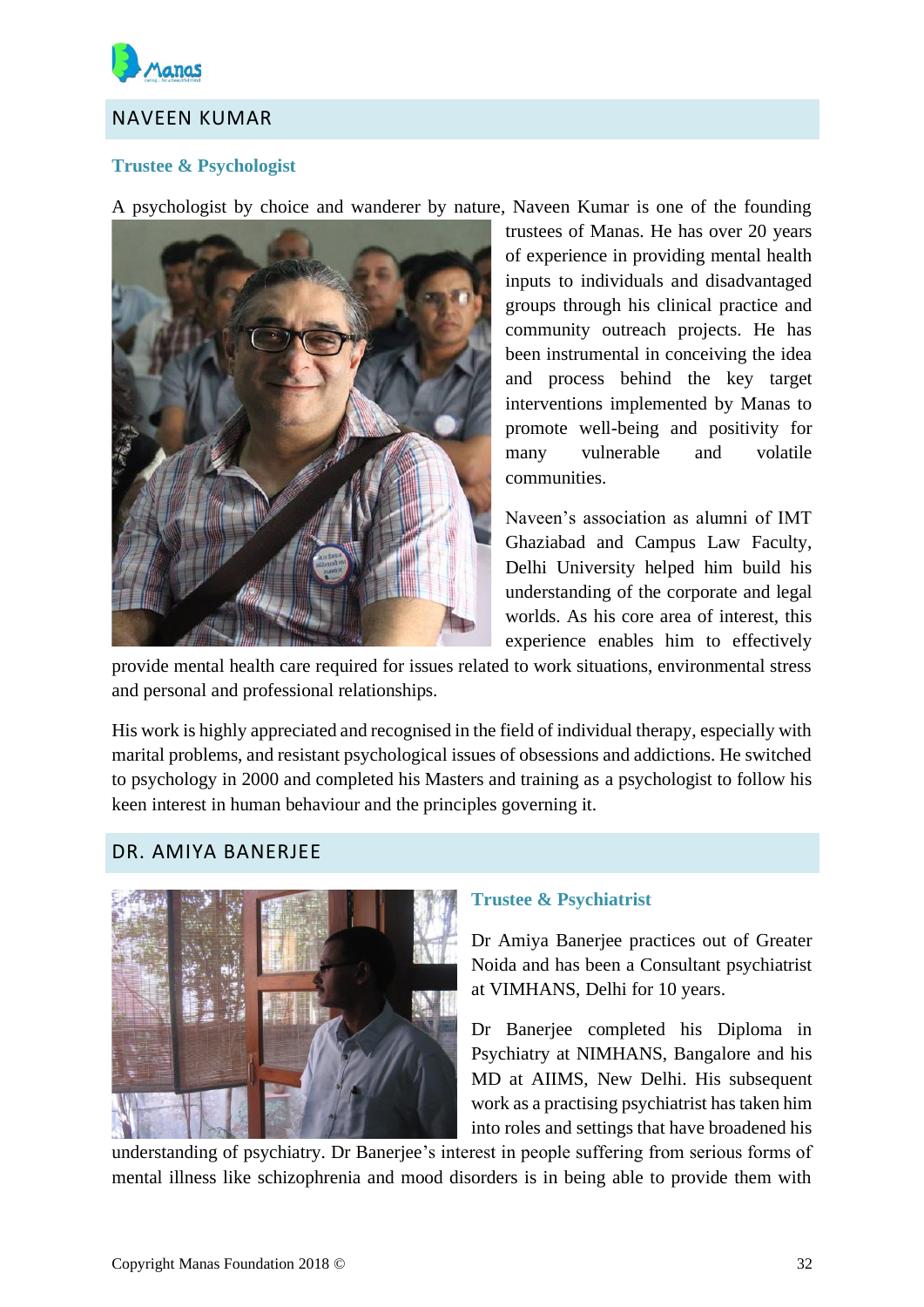

sound diagnosis and treatment. This is possible when one integrates psychiatry with other branches of neuroscience since the mind is seated in the brain and is affected when brain structure or function is disturbed. Inspired by this thought, he developed the Behavioural Neurology Clinic where conditions like Alzheimer's disease, stroke and Parkinson's disease were jointly treated by the neurologist, psychiatrist and neuropsychologist. He worked closely with the neurosurgeons in situations like head injury, brain tumours and postoperative ICU care.

Just as the mind is in the brain, the brain is in the body. Physical and brain illnesses are often intertwined. Dr Banerjee's interest in these interfaces led him to collaborate with other medical specialists when he was a visiting Consultant at Escorts Heart Hospital and Dharamshila Cancer Hospital. Hospital based practice, however varied, offers but one perspective of the problems prevalent in the community at large. In 2000, Dr Banerjee along with Monica founded Manas spurred by their vision of a community based mental health initiative.

The field of mental health is ultimately about the person behind the disorder who needs to be understood by the person within the professional. With time, Dr Banerjee decided to pay equal attention to his personal journey and has been enjoying half marathons, playing midfield for his football club. His novel, 'Rivers Past', was published in 2012. After a small splash, it sank without a trace. His fascination towards Indian culture and natural landscapes has taken him and his backpack to magical places where. He tries to use these insights to enrich himself and those who come to him.